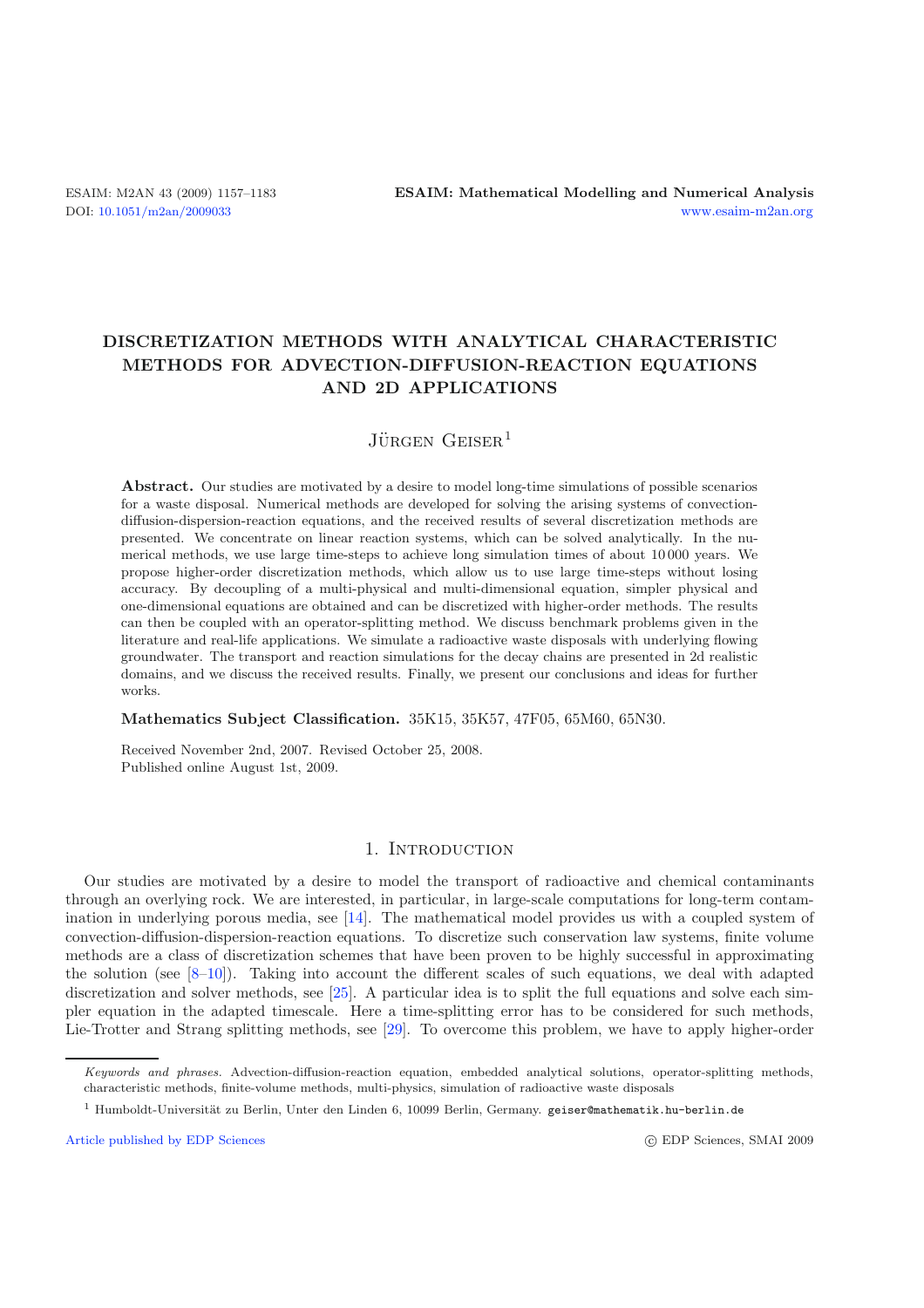splitting methods and solve equations partly analytically. Our contribution is to solve the convection and reaction equation together and embed an analytical one-dimensional test-function for the finite volume method. We apply and develop improved discretization and solver algorithms to achieve our target of higher efficiency and greater accuracy. The reaction equations as well as the convection equations belong to a small timescale and we use explicit temporal discretization. The discretization methods are derived for the convection-reaction equation with respect to finite volume and characteristic methods, see [\[1](#page-25-1)[,6\]](#page-25-2). A modified discretization method is presented by embedding analytical one-dimensional solutions in multi-dimensional finite volume methods. The idea is based on Godunov's methods, see [\[20](#page-26-4)]. By decoupling the multi-dimensional problem in one-dimensional problems, we can apply accurate analytical solutions. Our work derives from that of Celia *et al.* [\[6](#page-25-2)] and Morton [\[30\]](#page-26-5), while being tailored to the system of convection-reaction methods for arbitrary initial values. By transferring the problem to a mass transport we further conserve the underlying mass and have a conservative method, see [\[28\]](#page-26-6).

For the larger scales, the relevant equations are diffusion and dispersion equations, and we use implicit temporal discretization. Higher-order methods are used by reconstruction with linear test exact test-functions. Therefore we obtain for the diffusion-dispersion equation implicit temporal discretization and the higher-order finite volume methods. The underlying linear system of equations is solved iteratively with a multi-grid solver. Our main advantage in this context is the coupling of the different equation types to obtain higher-order discretization methods.

Both results are coupled by the operator-splitting method, *e.g.* the Strang splitting method, to obtain at least second order in time and second order in space.

Using improved higher-order operator-splitting methods, we can improve our methods for the solution of the full equations.

Here we can use the knowledge of the analytical solutions of the convection-reaction part as test functions for the finite volume method. Compared with other methods, without using such analytical test function, *e.g.* WENO-methods (see [\[22](#page-26-7)[,23](#page-26-8)[,26](#page-26-9)[,33\]](#page-26-10)), we can also solve the reaction part exactly.

The methods are verified by benchmark problems and the numerical results are compared with the analytical solutions.

Here we apply test problems of waste disposals given in the literature [\[2](#page-25-3)[,5\]](#page-25-4). For comparison we apply the analytical solutions which are given in one and two-dimensional benchmark problems.

A real-life problem is presented as a simulation of a waste disposal with realistic parameters and underlying layers in the porous media. The calculations are presented with figures and convergence results. Some applications containing this method are computed with the underlying program tool  $R<sup>3</sup>T$ , and the main concepts are presented. A benchmark problem based on analytical solutions is introduced for testing the new discretization method and for presenting higher-order results.

The paper is comprised as follows. We introduce our mathematical model of a contaminant transport in flowing groundwater in Section [2.](#page-1-0) In Section [3](#page-3-0) we introduce the finite volume methods to be used as basic discretization methods for our different equations. The modifications to the finite volume methods with respect to each equation type are explained in Section [4](#page-4-0) for the convection part, in Section [5](#page-11-0) for the reaction part, in Section [6](#page-12-0) for the mixture of convection and reaction equations, and in Section [7](#page-16-0) for the diffusion-dispersion part. The operator-splitting methods are presented in Section [8.](#page-17-0) Our numerical results with benchmark problems and realistic waste disposals are described in Section [9.](#page-18-0) Finally, we discuss our future works in Section [10](#page-25-5) with respect to our research area.

#### 2. Mathematical model

<span id="page-1-0"></span>We consider a steady-state groundwater flow that is described by a given velocity field  $v = v(x)$  for  $x \in \Omega$  $\mathbb{R}^d$  for  $d = 2$  or  $d = 3$ . In the groundwater several radionuclides (or some other chemical species) are dissolved.

We suppose that these nuclides take part in irreversible, first-order chemical reactions. In particular each nuclide (a "mother") can decay only to a single component (to a "daughter"), whereby each nuclide can be produced by several reactions, *i.e.* each daughter can have several mothers.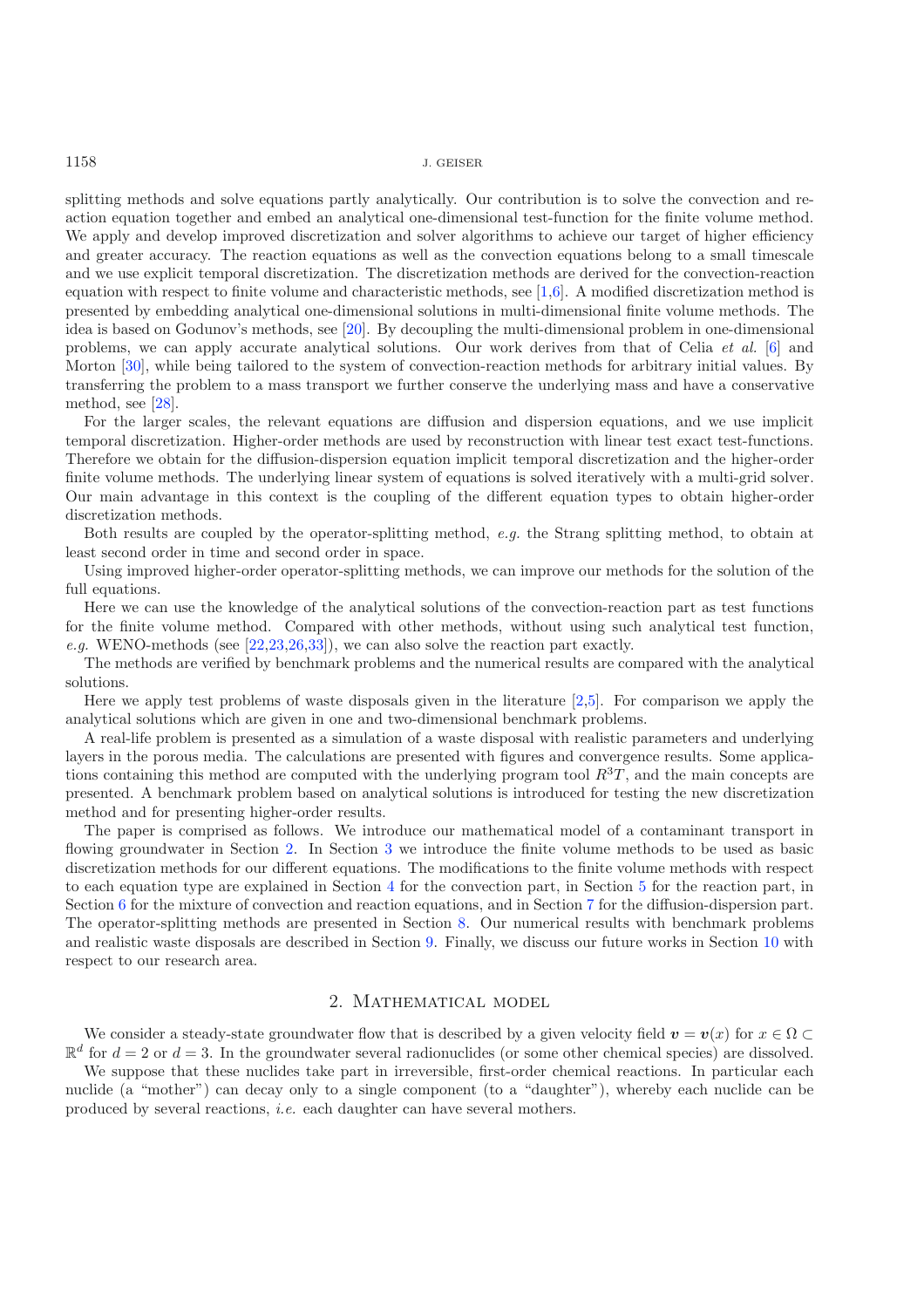<span id="page-2-0"></span>Moreover, the radionuclides can be adsorbed to the soil matrix. If equilibrium linear sorption is assumed with different sorption constants for each component, the advective-dispersive transport of each component is slowed down by a different retardation factor.

To summarize, the mathematical model can be written in the form, see [\[3](#page-25-6)[,4](#page-25-7)[,17\]](#page-26-11),

<span id="page-2-4"></span>
$$
R^{(i)}\phi\left(\partial_t u^{(i)} + \lambda^{(ij)} u^{(i)}\right) + \nabla \cdot \left(\mathbf{v} u^{(i)} - D^{(i)} \nabla u^{(i)}\right) = \sum_k R^{(k)} \phi \,\lambda^{(ki)} u^{(k)},\tag{2.1}
$$

where  $i = 1, \ldots, I_u$ . The integer  $I_u$  denotes the total number of involved radionuclides. A stationary groundwater is supposed by considering only divergence-free velocity fields, *i.e.*

$$
\nabla \cdot \mathbf{v}(x) = 0, \quad x \in \Omega. \tag{2.2}
$$

<span id="page-2-1"></span>The unknown functions  $u^{(i)} = u^{(i)}(t, x)$  denote the concentrations of radionuclides, where the space and time variables  $(t, x)$  are considered as  $t > 0$  and  $x \in \Omega$ . The constant reaction rate  $\lambda^{(ij)} > 0$  determines the decay (sink) term  $\lambda^{(ij)}u^{(i)}$  for the concentration  $u^{(i)}$  and the production (source) term for the concentration  $u^{(j)}$ . In general, the jth radionuclide does not need to be included in the system  $(2.1)$ , *i.e.*  $j > I_u$ . The indices k on the right-hand side of  $(2.1)$  run through all mothers of the *i*th radionuclide.

The remaining parameters in [\(2.1\)](#page-2-0) include the diffusion-dispersion tensors  $D^{(i)} = D^{(i)}(x, v)$ , cf. [\[4\]](#page-25-7), the retardation factors  $R^{(i)} = R^{(i)}(x) \ge 1$ , and the porosity of the medium  $\phi = \phi(x) > 0$ .

In the following we concentrate on the modeling of processes on the boundary  $\partial\Omega$  of the domain  $\Omega$  and describe inflow and outflow boundaries.

We apply standard inflow and outflow boundary conditions. In particular, we neglect the diffusive-dispersive flux at the outflow (and "no-flow") boundary  $\partial^{out}\Omega := \{x \in \partial\Omega, n \cdot v \geq 0\},\$ 

$$
\mathbf{n} \cdot D^{(i)} \nabla u^{(i)}(t, \gamma) = 0, \quad t > 0, \quad \gamma \in \partial \Omega,
$$
\n(2.3)

where *n* is the normal unit vector with respect to  $\partial\Omega$ . For the inflow boundary  $\partial^{in}\Omega := \{x \in \partial\Omega, n \cdot v < 0\}$ we assume, that the concentrations are prescribed by Dirichlet boundary conditions

$$
u^{(i)}(t,\gamma) = U^{(i)}(t,\gamma), \quad t > 0, \quad \gamma \in \partial^{\text{in}} \Omega,
$$
\n(2.4)

where the functions  $U^{(i)}$  describe the boundary condition in the inflow boundary, see [\[19\]](#page-26-12).

<span id="page-2-3"></span>The initial conditions are considered in a general form,

<span id="page-2-2"></span>
$$
u^{(i)}(0,x) = U^{(i)}(0,x), \quad x \in \Omega.
$$
\n(2.5)

Several authors present analytical solutions for the problem [\(2.1\)](#page-2-0) on the assumption of a unidirectional constant velocity  $v \equiv (v, 0, 0)$  and special boundary and initial conditions, see [\[19](#page-26-12)[,37](#page-26-13)]. In this paper we introduce the finite volume discretization method to obtain a precise numerical solution of  $(2.1)$  for a general form of the velocity  $v, e.g.$   $v = v(x)$ , and for the general boundary and initial conditions [\(2.3\)](#page-2-1)–[\(2.5\)](#page-2-2).

The basic idea of our method is to apply a new second-order, explicit discretization scheme for the advectivereactive part of the system [\(2.1\)](#page-2-0). This method is based on analytical solutions for locally one-dimensional problems on boundaries between two finite volumes, analogous to the well-known Godunov algorithm for purely advective problems, see [\[28\]](#page-26-6). This numerical method is locally mass conservative and it produces numerical solutions with no non-physical oscillations.

To solve the general model [\(2.1\)](#page-2-0) numerically, we have to couple this new method with some standard discretizations for the dispersion part of [\(2.1\)](#page-2-0) using the operator-splitting procedure. We present a standard "vertex-centered" finite volume method (or "control-volume finite element method", see [\[28](#page-26-6)]) for the discretization of the diffusive-dispersive part of the transport.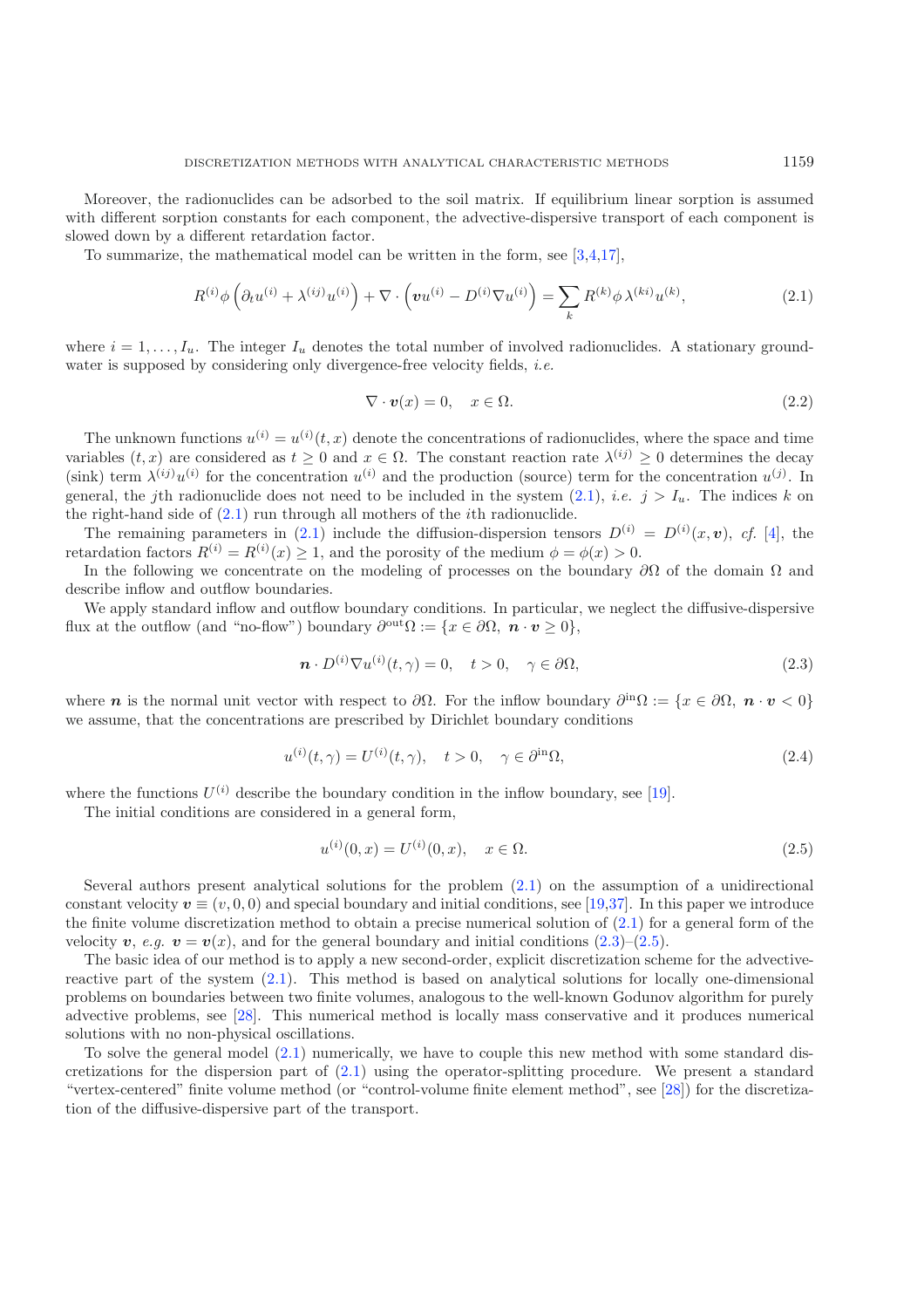Owing to the linearity of the equations in  $(2.1)$ , we can split the problem  $(2.1)$  into several simpler problems. Applying afterwards the principle of superposition, we can obtain the solution of [\(2.1\)](#page-2-0) by summing the solutions of such simpler problems.

These simpler systems are given for each  $u^{(i)}$ , where only a single linear decay chain with  $u^{(i)}$  at the top is considered. As each nuclide decays only to a unique component of the system and only irreversible reactions are assumed, such decay chains are uniquely defined. Consequently, we end up with a problem in the form:

$$
R^{(i)}\phi\left(\partial_t u^{(i)} + \lambda^{(i)} u^{(i)}\right) + \nabla \cdot \left(\mathbf{v} u^{(i)} - D^{(i)} \nabla u^{(i)}\right) = R^{(i-1)}\phi \lambda^{(i-1)} u^{(i-1)},\tag{2.6}
$$

with the Dirichlet boundary conditions at the inflow boundary for  $t > 0$  and  $\gamma \in \partial^{in}\Omega$ 

$$
u^{(1)}(t,\gamma) = U(t,\gamma),\tag{2.7}
$$

<span id="page-3-3"></span>
$$
u^{(i)}(t,\gamma) = 0, \quad i = 2,\dots, I,
$$
\n(2.8)

and initial conditions for  $x \in \Omega$ ,

$$
u^{(1)}(0,x) = U(0,x),
$$
\n(2.9)

<span id="page-3-2"></span>
$$
u^{(i)}(0, x) = 0, \quad i = 2, \dots, I. \tag{2.10}
$$

Clearly, the non-zero boundary and initial conditions  $(2.4)$ – $(2.5)$  are only considered for  $u^{(i)}$ , with all other components having zero initial concentrations and zero inflow concentrations. Moreover, for the first nuclide with concentration  $u^{(1)}$  we formally define  $\lambda^{(0)} = 0$ , *i.e.* the nuclide at the top only decays. Furthermore, all reaction constants  $\lambda^{(i)}$ , except the last one, are supposed to be strictly positive, *i.e.*  $\lambda^{(i)} > 0$  for  $i = 1, 2, ..., I-1$ , and  $\lambda_I \geq 0$ . Of course,  $I \leq I_u$  holds.

In fact, the problem  $(2.6)$ – $(2.10)$  can be further splitted into two simpler problems. First, non-zero initial conditions [\(2.10\)](#page-3-2) are considered with zero concentration at the Dirichlet boundary, *i.e.*  $U(t, \gamma) \equiv 0$  in [\(2.7\)](#page-3-3), and second, the zero initial conditions are taken, *i.e.*  $U(0, x) \equiv 0$  in [\(2.10\)](#page-3-2), with general boundary conditions [\(2.7\)](#page-3-3). Again, the sum of both solutions constitutes the solution of the problem  $(2.6)$ – $(2.10)$ .

<span id="page-3-0"></span>Further on in this paper, we treat only the problem of the form [\(2.6\)](#page-3-1)–[\(2.10\)](#page-3-2).

#### <span id="page-3-4"></span>3. Finite volume methods

<span id="page-3-5"></span>The diffusion-dispersion part of the transport equation [\(2.6\)](#page-3-1) will be discussed in Section [7.](#page-16-0)

To solve the remaining advection-reaction part of [\(2.6\)](#page-3-1) by finite volume methods, we consider a mesh of nonempty non-intersecting finite volumes  $\Omega_i \subset \Omega$  that cover  $\Omega$ . We assume that  $\Omega_i$ ,  $j = 1, \ldots, N$  are polygonal (consequently,  $\Omega$  must be polygonal, too).

To simplify the notation, we skip the index i in  $(2.6)$ , *i.e.*  $u := u^{(i)}$ , and we write:

$$
R\phi\left(\partial_t u + \lambda u\right) + \nabla \cdot \left(vu\right) = Q,\tag{3.1}
$$

where  $Q = R^{(i-1)} \phi \lambda^{(i-1)} u^{(i-1)}$ .

Integrating [\(3.1\)](#page-3-4) over  $\Omega_j$  and some time interval  $(t^n, t^{n+1})$ , we obtain

$$
\int\limits_{\Omega_j} R\phi u(t^{n+1}) = \int\limits_{\Omega_j} R\phi u(t^n) - \int\limits_{t^n}^{t^{n+1}} \int\limits_{\partial\Omega_j} \boldsymbol{n}_j \cdot \boldsymbol{v} \, u + \int\limits_{t^n}^{t^{n+1}} \int\limits_{\Omega_j} (Q - \lambda u), \tag{3.2}
$$

where  $n_j$  is the unit normal vector with respect to the boundary  $\partial\Omega_j$  of  $\Omega_j$ . For simplicity, we skip the integration variables in [\(3.2\)](#page-3-5).

<span id="page-3-1"></span>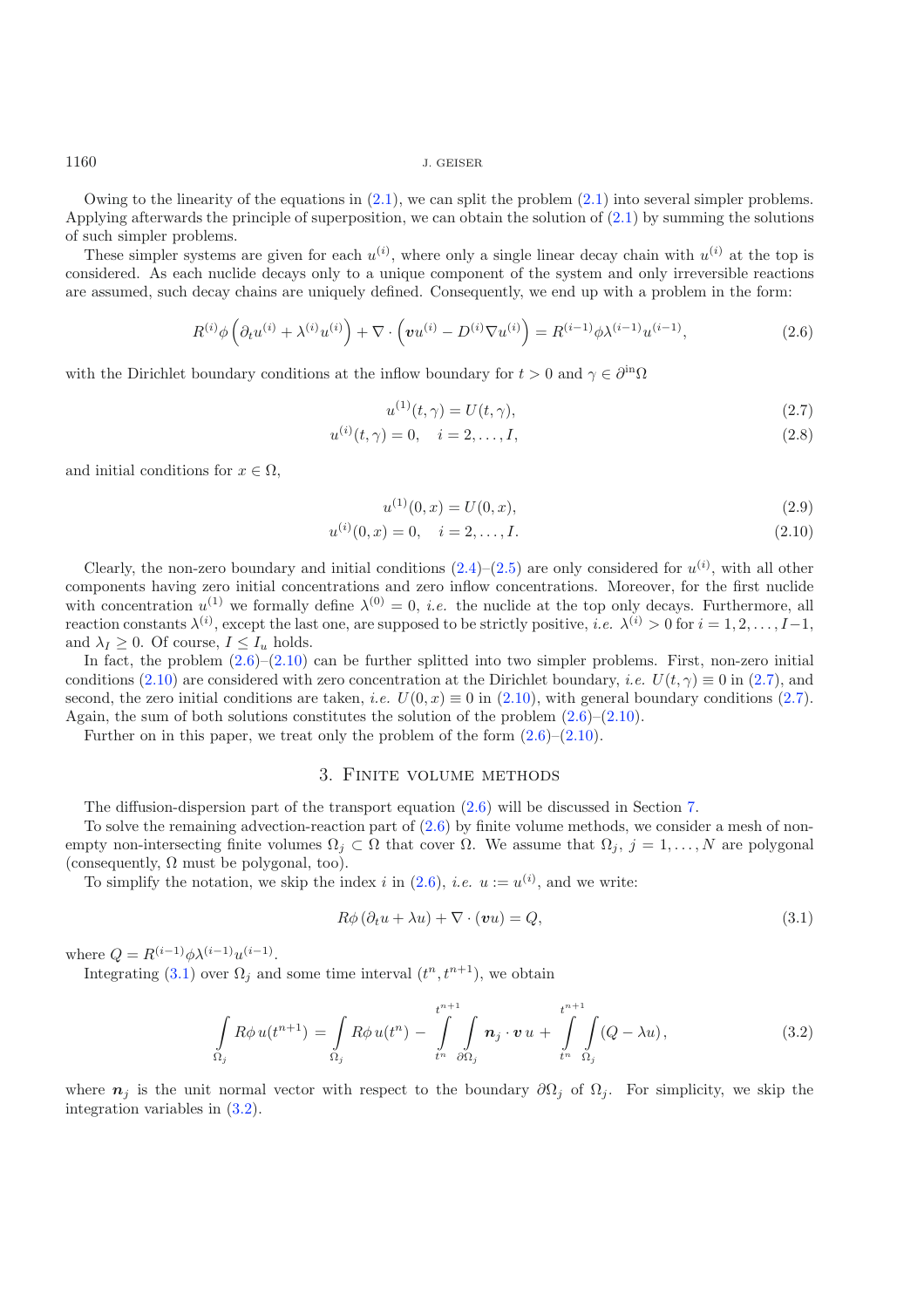Furthermore, we suppose that the porosity  $\phi$  and the retardation factor R have piecewise constant values that can be supposed physically and approximated to the finite volume mesh, *i.e.*

<span id="page-4-1"></span>
$$
\phi(x) \equiv \phi_j, \quad R(x) \equiv R_j, \quad x \in \Omega_j. \tag{3.3}
$$

<span id="page-4-2"></span>For a general case of  $\phi$  and R, which means we have to approximate the function to the finite volume mesh, we can apply averaging methods, see [\[8](#page-25-0)]. Note that  $R_j \geq 1$ .

Finally, we denote the averaged concentration  $u_i^n$  of u at  $t = t^n$  in  $\Omega_j$ , *i.e.* 

$$
u_j^n := \frac{1}{|\Omega_j|} \int\limits_{\Omega_j} u(t^n, x) \, \mathrm{d}x,\tag{3.4}
$$

where  $|\Omega_j|$  denotes the volume of  $\Omega_j$ . Analogously to [\(3.4\)](#page-4-1), we can define the averaged values  $u_j^{n+1}$ .

Using the assumptions and notations from above, we can rewrite  $(3.2)$  in a discrete form,

<span id="page-4-3"></span>
$$
|\Omega_j| R_j \phi_j u_j^{n+1} = |\Omega_j| R_j \phi_j u_j^n - \sum_k \int_{t^n}^{t^{n+1}} \int_{\Gamma_{jk}} \mathbf{n}_j \cdot \mathbf{v} u + \int_{t^n}^{t^{n+1}} \int_{\Omega_j} (Q - \lambda u), \qquad (3.5)
$$

where the index k is considered only for neighbors  $\Omega_k$  of  $\Omega_j$  with common surfaces, *i.e.*  $\Gamma_{jk}$ :  $\partial\Omega_j \cap \partial\Omega_k$ . Note that the subscripts  $j$  and  $k$  here are related to the finite volume mesh, and that they should not be confused with superscripts in  $(2.1)$  reserved for indices of radionuclide components.

<span id="page-4-0"></span>In fact, no numerical approximation was used in [\(3.5\)](#page-4-2). Before applying a second-order numerical discretization for [\(3.5\)](#page-4-2) with no time-splitting discretization error, we first discuss the solutions of the purely advective and purely reactive case of our model.

### <span id="page-4-4"></span>4. Numerical solution of the advection equation

If no reactions are considered in  $(3.1)$ , the remaining advection equation takes the following form:

$$
R \phi \partial_t u + \nabla \cdot (v u) = 0. \tag{4.1}
$$

The initial conditions are given by [\(2.10\)](#page-3-2), and  $u(t, \gamma)$  is explicitly given for  $t > 0$  at the inflow boundary  $\gamma \in \partial^{in}\Omega$ by [\(2.7\)](#page-3-3).

The exact solution of [\(4.1\)](#page-4-3) can directly be defined by use of the so-called *forward tracking* form of characteristic curves. If the solution of [\(4.1\)](#page-4-3) is known at some time point  $t_0 \geq 0$  and some point  $y \in \Omega \cup \partial^{in}\Omega$ , then u remains constant for  $t \geq t_0$  along the characteristic curve  $X = X(t)$ , *i.e.*  $u(t, X(t)) = u(t_0, y)$  and

$$
X(t) = X(t; t_0, y) = y + \int_{t_0}^{t} \frac{\mathbf{v}(X(s))}{R(X(s))\phi(X(s))} ds.
$$
\n(4.2)

The characteristic curve  $X(t)$  starts at the time  $t = t_0$  in the point y, *i.e.*  $X(t_0; t_0, y) = y$ , and it is tracked forward in time for  $t > t_0$ . Of course, we can obtain, that  $X(t) \notin \Omega$ , *i.e.* the characteristic curve can leave the domain  $\Omega$  through  $\partial^{\text{out}}$  $\Omega$ .

Consequently, we have that  $u(t, X(t; t_0, y)) = U(t_0, y)$ , where the function  $U(0, y)$  is given for  $t_0 = 0$  and  $y \in \Omega$  by initial conditions [\(2.10\)](#page-3-2) and for  $t_0 > 0$  and  $y \in \partial^{in}\Omega$  by the inflow boundary conditions [\(2.7\)](#page-3-3).

The solution  $u(t, x)$  of [\(4.1\)](#page-4-3) can also be expressed in a "backward tracking" form, which is more suitable for a direct formulation of the discretization schemes. Concretely, for any characteristic curve  $X = X(t) = X(t; s, Y)$ , that is defined in a forward manner, *i.e.*  $X(s; s, Y) = Y$  and  $t \geq s$ , we obtain the curve  $Y = Y(s) = Y(s; t, x)$ ,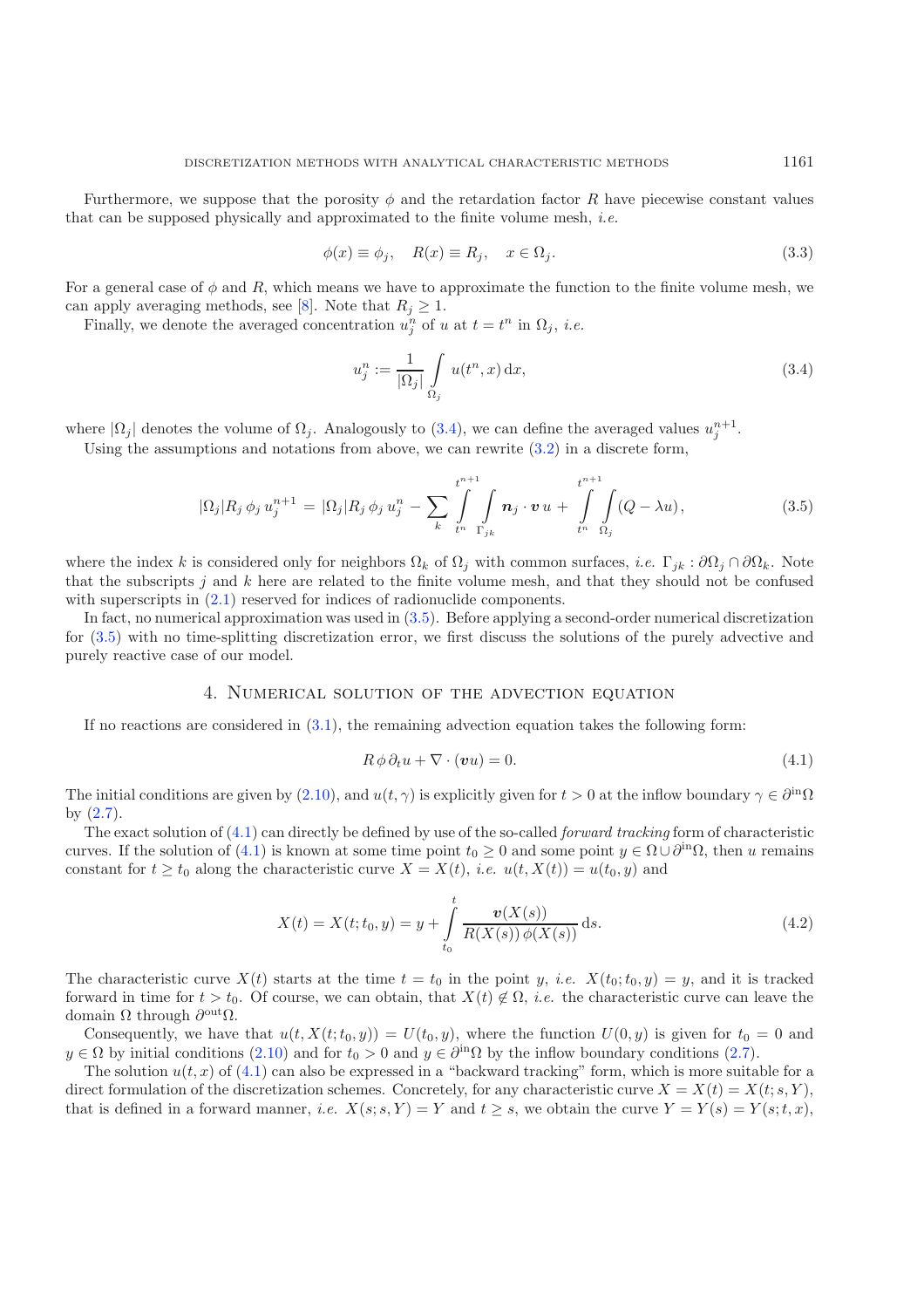<span id="page-5-1"></span>

Figure 1. Notations for the one-dimensional case of the finite volume mesh.

<span id="page-5-0"></span>that is defined in a backward manner, *i.e.*  $Y(t; t, X) = X$  and  $s \leq t$ . If we express Y as function of  $t_0$  for  $t_0 \leq t$ , we obtain from  $(4.2)$ :

$$
Y(t_0) = Y(t_0; t, x) = x - \int_{t_0}^t \frac{\mathbf{v}(X(s))}{R(X(s))\phi(X(s))} ds,
$$
\n(4.3)

and we have  $u(t, x) = u(t_0, Y(t_0)).$ 

To simplify our treatment of inflow boundary conditions, we suppose that  $U(t, \gamma) = U^{n+1/2} \equiv \text{const.}$  for  $\gamma \in \partial^{in}\Omega$  and  $t \in [t^n, t^{n+1})$ . Moreover, we define formally for any  $\gamma \in \partial^{in}\Omega$  and  $t_0 \in [t^n, t^{n+1}]$ , that  $Y(s; t_0, \gamma) \equiv Y(t_0, t_0, t_0, \gamma)$  $Y(t_0;t_0,\gamma)$  for  $t^n \leq s \leq t_0$ .

In [\[15\]](#page-26-14), the so-called *flux-based (modified) method of characteristics* was described. This method can be deemed as an extension of the standard finite volume methods (FVMs). From [\(3.5\)](#page-4-2), the standard FVM for differential equations [\(4.1\)](#page-4-3) takes the form:

$$
|\Omega_j| R_j \phi_j u_j^{n+1} = |\Omega_j| R_j \phi_j u_j^n - \sum_k \int\limits_{t^n}^{t^{n+1}} \int\limits_{\Gamma_{jk}} \mathbf{n}_j(\gamma) \cdot \mathbf{v}(\gamma) u(t, \gamma) d\gamma dt.
$$
 (4.4)

The idea of a flux-based method of characteristics is to apply the substitution  $u(t, \gamma) = u(t^n, Y(t^n; t, \gamma))$  on [\(4.4\)](#page-5-0).

Particularly, for the integration variable  $t \in (t^n, t^{n+1})$  and for each point  $\gamma \in \partial^{out}\Omega_j$ , the characteristic curves  $Y(s)$  are tracked backward, starting in  $\gamma$  at  $s = t$  and ending in  $s = t^n$ . We must reach a point  $Y = Y(t^n)$ , such that  $Y \in \partial^{in}\Omega$  or  $Y \in \Omega$ . In the first case,  $u(t^n, Y)$  is given by the inflow concentration  $U(t^n, Y) = U^n$ , in the latter by  $u(t^n, Y)$ .

The integral on the right-hand side of  $(4.4)$  can be solved exactly for the one-dimensional case with general ini-tial and boundary conditions, see [\[31](#page-26-15)]. For the general 2D or 3D case, a numerical approximation of  $u(t_0, Y(t_0))$ , respectively of  $Y(t_0)$ , is to be used. First, we describe such an approximation in the one-dimensional case, and afterwards for the general 2D or 3D case.

## 4.1. **1D** case with a piecewise linear form of  $u(t^n, x)$

In the one-dimensional case the domain  $\Omega \subset R$  is given by an interval  $(0, L)$ . Owing to [\(2.2\)](#page-2-4) we obtain that  $v(x) \equiv v = \text{const.}$  and  $(4.1)$  takes the form:

$$
R \phi \partial_t u(t, x) + v \partial_x u(t, x) = 0, \quad x \in (0, L), \quad t \ge 0.
$$
\n
$$
(4.5)
$$

Next, we treat the case  $v > 0$ . An analogous treatment for a negative constant value of v can easily be derived.

Let the finite volume mesh consist of  $J + 1$  intervals  $\Omega_j := (x_{j-1/2}, x_{j+1/2})$  for  $j = 0, 1, \ldots, J$ , where we define  $x_{-1/2} \equiv x_0 = 0$  and  $x_{J+1/2} \equiv x_J = L$ . The length of each interval is  $h_j = x_{j+1/2} - x_{j-1/2}$ , and the middle points  $x_j$  for  $j = 1, 2, \ldots, J-1$  are defined by  $x_j := x_{j-1/2} + h_j/2$ . For an illustration of the notation see Figure [1.](#page-5-1)

<span id="page-5-2"></span>Let us now consider a particular form of the function u at  $t = t^n$ :

$$
u(t^n, x) = u_j^n + \sigma_j^n(x - x_j), \quad x \in (x_{j-1/2}, x_{j+1/2}].
$$
\n(4.6)

This means that  $u(t^n, x)$  is a piecewise linear function with respect to the finite volume mesh with some piecewise constant slopes (gradients)  $\sigma_i^n$ . For a general form of u at  $t = t^n$ , we have to construct the function  $u(t^n, x)$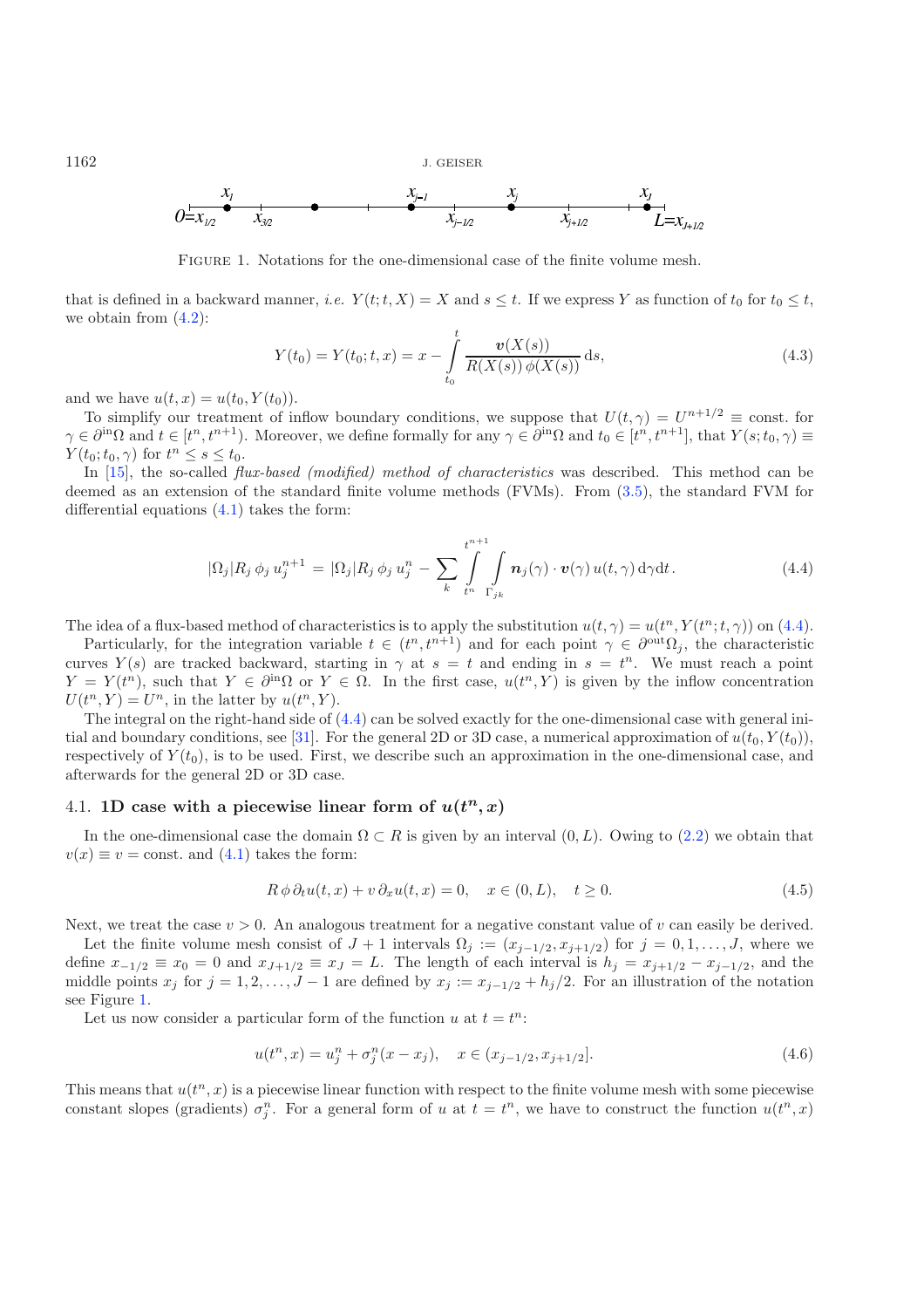<span id="page-6-0"></span>

FIGURE 2. Piecewise linear form of  $u(t^n, x)$ .

of the form  $(4.6)$ . For that, the values  $u_i^n$  can be obtained with the averaging procedure  $(3.4)$ , and the choices for the slopes  $\sigma_i^n$  will be discussed in the next subsection.

Using [\(4.6\)](#page-5-2), we can denote the value  $u(t^n, x_{j+1/2})$  at the outflow boundary point  $x_{j+1/2}$  of  $\Omega_j$  by

$$
u_{j+1/2}^n := u_j^n + \sigma_j^n \frac{h_j}{2}.\tag{4.7}
$$

Note that  $u(t^n, x)$  for  $x \in (0, L)$  is generally discontinuous over the points  $x_{j+1/2}$  $x_{j+1/2}$  $x_{j+1/2}$  (see Fig. 2 for an illustration). The integral equation  $(4.4)$  can now be written in the one-dimensional form:

<span id="page-6-3"></span>
$$
h_j R_j \phi_j u_j^{n+1} = h_j R_j \phi_j u_j^n + v \int_{t^n}^{t^{n+1}} (u(t, x_{j-1/2}) - u(t, x_{j+1/2})) dt.
$$
 (4.8)

<span id="page-6-2"></span><span id="page-6-1"></span>We can easily show that for  $v > 0$  and some small time interval  $t \in (t^n, t^{n+1})$ , we have

<span id="page-6-6"></span>
$$
u(t, x_{j+1/2}) = u(t^n, Y(t^n; t, x_{j+1/2})) \tag{4.9}
$$

$$
= u_{j+1/2}^n + (u_j^n - u_{j+1/2}^n) \frac{2v}{R_j \phi_j h_j} (t - t^n), \tag{4.10}
$$

and we have an analogous equation for  $u(t, x_{j-1/2}) = u(t, x_{(j-1)+1/2})$ .

Clearly, the dependence on time of u in  $(4.9)$  is linear and the integral in  $(4.8)$  can be computed exactly by means of the middle point quadrature rule. For that, we denote  $u_{j+1/2}^{n+1/2} := u(t^{n+1/2}, x_{j+1/2})$  and obtain

<span id="page-6-5"></span>
$$
u_{j+1/2}^{n+1/2} = u_{j+1/2}^n + \frac{\tau^n}{\tau_j} (u_j^n - u_{j+1/2}^n),
$$
\n(4.11)

<span id="page-6-4"></span>where  $\tau_i$  is the so-called *critical time-step*, see [\[15\]](#page-26-14):

$$
\tau_j := \frac{h_j R_j \phi_j}{v}.\tag{4.12}
$$

Note that  $\frac{\tau^n}{\tau_j}$  in [\(4.11\)](#page-6-3) represents the so-called *local grid Courant number*.

The definitions  $(4.9)$ – $(4.11)$  are valid, only if the time-step  $\tau^n$  satisfies the so-called *CFL (Courant-Friedrichs-Lewy) condition* (see [\[28\]](#page-26-6))

$$
\tau^n \le \tau_{\text{CFL}} := \min{\{\tau_j, \ j = 0, 1, ..., J\}}.
$$
\n(4.13)

The integral equation [\(4.8\)](#page-6-2) can now be evaluated exactly for  $j = 0, 1, \ldots, J$  by

$$
h_j R_j \phi_j u_j^{n+1} = h_j R_j \phi_j u_j^n + v \tau^n \left( u_{j-1/2}^{n+1/2} - u_{j+1/2}^{n+1/2} \right), \tag{4.14}
$$

where  $u_{-1/2}^{n+1/2} \equiv U^{n+1/2}$ .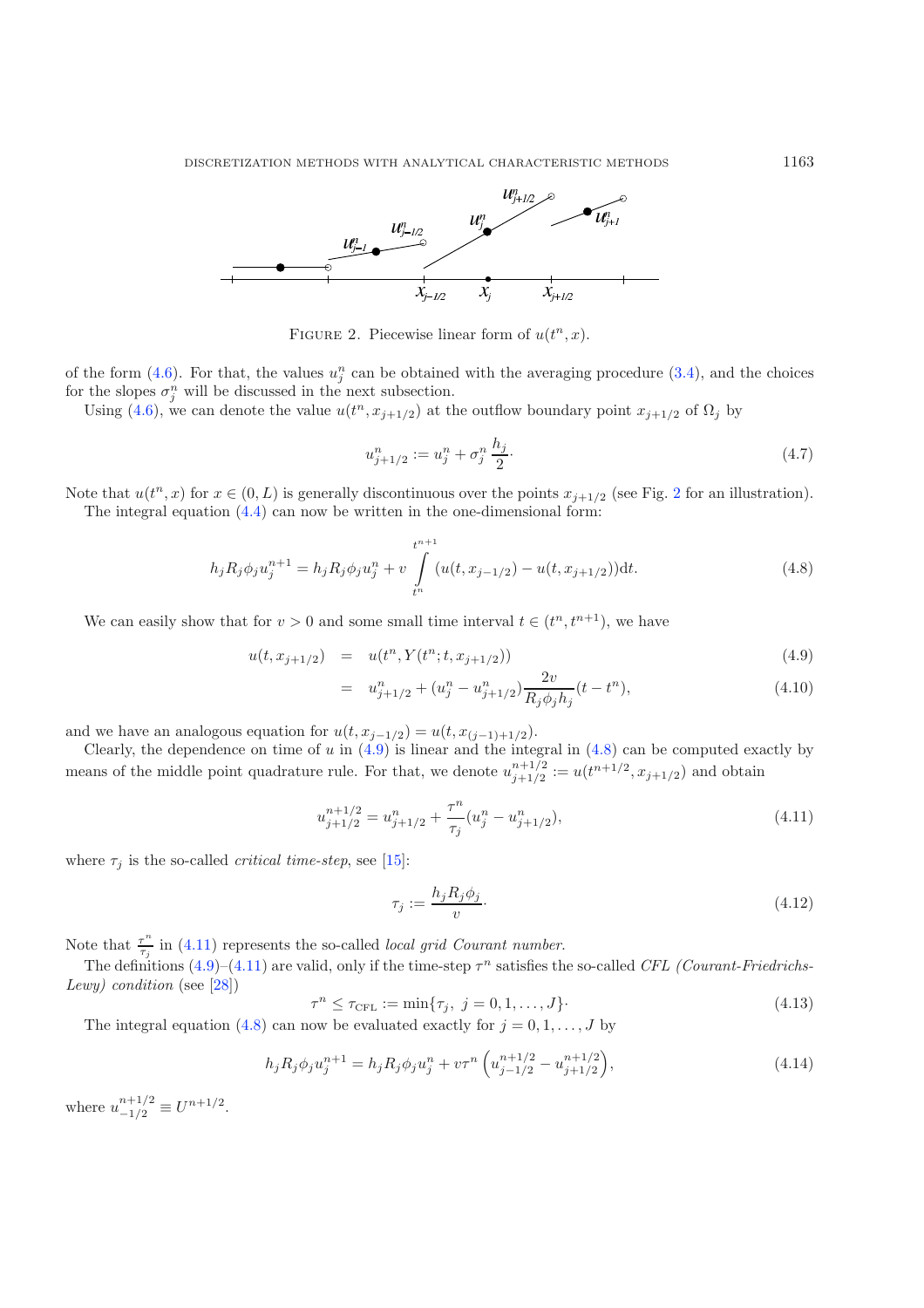#### 4.2. Construction of the piecewise linear form of  $u(t^n, x)$

<span id="page-7-1"></span>To finalize the discretization scheme [\(4.14\)](#page-6-4), we have to choose (or construct) the slopes  $\sigma_i^n$ . It is well-known (see [\[28\]](#page-26-6)) that  $\sigma_i^n$  must be chosen carefully, otherwise non-physical oscillations can be observed in the numerical solution of [\(4.14\)](#page-6-4). These can include under- and overshootings of physically acceptable values for the solution.

To formulate precisely these difficulties and their solutions, we introduce the concept of flux limiters (or slope limiters) based on the local discrete minimum and maximum principle for numerical solutions of [\(4.14\)](#page-6-4), as introduced in [\[15\]](#page-26-14).

The simplest choice for the slopes  $\sigma_j^n$  in [\(4.6\)](#page-5-2) is to set them all equal to zero, so that we obtain  $u_{j+1/2}^n \equiv u_j^n$ . Consequently, the discretization scheme [\(4.14\)](#page-6-4) turns into the well-known first-order upwind scheme

$$
h_j R_j \phi_j u_j^{n+1} = h_j R_j \phi_j u_j^n + v \tau^n \left( u_{j-1}^n - u_j^n \right). \tag{4.15}
$$

For equations [\(4.15\)](#page-7-0), the local discrete minimum and maximum principle is satisfied for  $j = 1, \ldots, J$ ,

<span id="page-7-6"></span><span id="page-7-2"></span>
$$
\min\{u_j^n, u_{j-1}^n\} =: u_{j,\min}^n \le u_j^{n+1} \le u_{j,\max}^n := \max\{u_j^n, u_{j-1}^n\},\tag{4.16}
$$

if the CFL condition [\(4.13\)](#page-6-5) is valid.

<span id="page-7-3"></span>The property [\(4.16\)](#page-7-1) is a consequence of the circumstance that for [\(4.15\)](#page-7-0) the trivial solution  $u_i^{n+1} = u_i^n =$  $u_{j-1}^n = 1$  is valid, that the coefficient before  $u_j^{n+1}$  in [\(4.15\)](#page-7-0) is positive, *i.e.*  $h_j R_j \phi_j > 0$ , the coefficients before  $u_j^n$  and  $u_{j-1}^n$  are non-negative, *i.e.*  $h_j R_j \phi_j - v \tau^n \geq 0$ , and  $v \tau^n > 0$ .<br>To propose a higher resolution form of (4.14), we see follow the a

To propose a higher-resolution form of [\(4.14\)](#page-6-4), we can follow the approach of [\[28](#page-26-6)] to reconstruct the piecewise linear form of  $u(t^n, x)$  in [\(4.6\)](#page-5-2) by defining the slopes  $\sigma_j^n$  with the values  $u_{j-1}^n$ ,  $u_j^n$  and  $u_{j+1}^n$ .<br>Here we mention only two perticular choices of  $\sigma_j^n$  for other forms and more detailed

Here we mention only two particular choices of  $\sigma_i^n$ : for other forms and more detailed discussion, see [\[28\]](#page-26-6). First, as  $\sigma_j^n$  is used to define the value  $u_{j+1/2}^n$  in [\(4.11\)](#page-6-3), we can naturally construct the slope  $\sigma_j^n$  with only two values  $u^n$  and  $u^n$ values  $u_j^n$  and  $u_{j+1}^n$ ,

$$
\sigma_j := \frac{u_{j+1} - u_j}{x_{j+1} - x_j},\tag{4.17}
$$

or, to consider all three values  $u_{j-1}^n$ ,  $u_j^n$  and  $u_{j+1}^n$ , we can use the averaged gradient over  $(x_{j-1}, x_{j+1})$ ,

$$
\sigma_j := \frac{u_{j+1} - u_{j-1}}{x_{j+1} - x_{j-1}} = \frac{x_{j+1} - x_j}{x_{j+1} - x_{j-1}} \frac{u_{j+1} - u_j}{x_{j+1} - x_j} + \frac{x_j - x_{j-1}}{x_{j+1} - x_{j-1}} \frac{u_j - u_{j-1}}{x_j - x_{j-1}}
$$
(4.18)

<span id="page-7-4"></span>and the choice [\(4.17\)](#page-7-2) leads to the so-called *Lax-Wendroff method* with

$$
u_{j+1/2}^n = \frac{1}{2}(u_j^n + u_{j+1}^n),\tag{4.19}
$$

<span id="page-7-5"></span>the choice [\(4.18\)](#page-7-3) leads to the so-called *Fromm method*, see [\[28\]](#page-26-6). A generalization of these two methods for the 2D and 3D case using unstructured grids will be presented in the next subsection.

We now formulate the conditions, that lead to the local discrete minimum and maximum principle for  $(4.14)$ with [\(4.17\)](#page-7-2) or [\(4.18\)](#page-7-3).

After substitution of  $(4.11)$  into  $(4.14)$ , we obtain

$$
h_j R_j \phi_j u_j^{n+1} = \left( h_j R_j \phi_j - v \tau^n \frac{\tau^n}{\tau_j} \right) u_j^n - v \tau^n (1 - \frac{\tau^n}{\tau_j}) u_{j+1/2}^n + v \tau^n u_{j-1/2}^{n+1/2}.
$$
 (4.20)

The coefficient before  $u_{j+1/2}^n$  in [\(4.20\)](#page-7-4) is negative, and the discrete min-max principle [\(4.16\)](#page-7-1) can not be estimated. Note that the set of the set of the set of the set of the set of the set of the set of the set of directly obtained. Nevertheless, we can rewrite  $(4.20)$  into a form where all coefficients are non-negative by introducing the values  $u_{1/2+j}^n$  (using a rather formal notation):

$$
u_{1/2+j}^n := 2u_j^n - u_{j+1/2}^n \quad \Rightarrow \quad u_{j+1/2}^n = 2u_j^n - u_{1/2+j}^n. \tag{4.21}
$$

<span id="page-7-0"></span>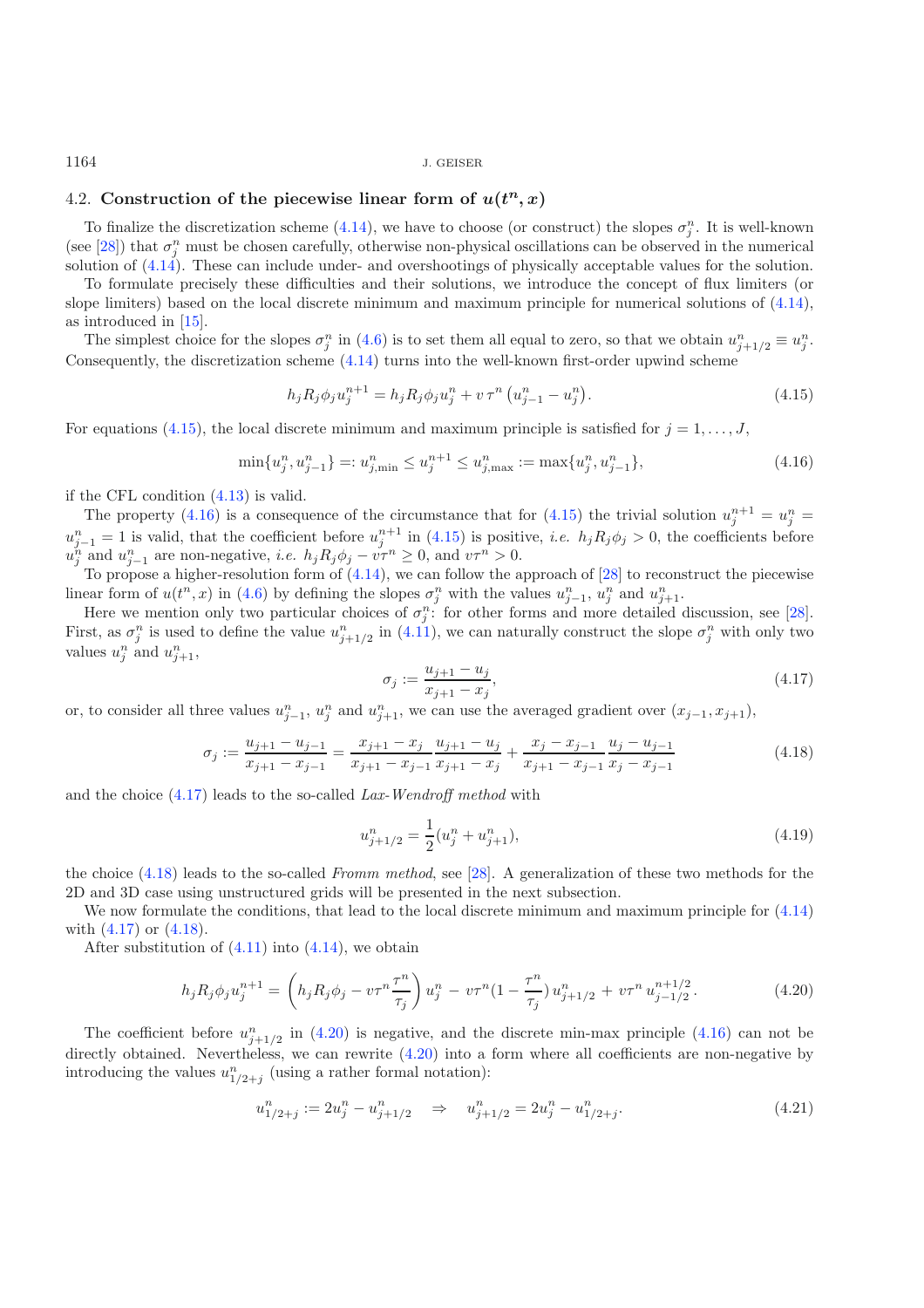<span id="page-8-0"></span>By substituting  $(4.11)$  and  $(4.21)$  to  $(4.14)$ , we obtain

<span id="page-8-1"></span>
$$
h_j R_j \phi_j u_j^{n+1} = \left( h_j R_j \phi_j - v \tau^n \left( 2 - \frac{\tau^n}{\tau_j} \right) \right) u_j^n + v \tau^n \left( 1 - \frac{\tau^n}{\tau_j} \right) u_{1/2+j}^n + v \tau^n u_{j-1/2}^{n+1/2} . \tag{4.22}
$$

Now we can easily show that all coefficients in  $(4.22)$  are non-negative, if the CFL condition  $(4.13)$  is satisfied, because of

$$
h_j R_j \phi_j - v \tau^n \left(2 - \frac{\tau^n}{\tau_j}\right) = v \left(\tau_j - \tau^n\right) \left(1 - \frac{\tau^n}{\tau_j}\right).
$$

<span id="page-8-4"></span>Consequently, the local discrete min-max principle can be formulated with respect to the values of  $u$  on the right-hand side of [\(4.22\)](#page-8-0). Of course, we want to obtain the local discrete min-max principle with respect to the values  $u_{j,\min}^n$  and  $u_{j,\max}^n$  defined in [\(4.16\)](#page-7-1). For that the two following conditions must be fulfilled:

$$
u_{j,\min}^n \le u_{1/2+j}^n \le u_{j,\max}^n,\tag{4.23}
$$

$$
u_{j,\min}^n \le u_{j-1/2}^{n+1/2} \le u_{j,\max}^n. \tag{4.24}
$$

<span id="page-8-3"></span>In general the conditions [\(4.23\)](#page-8-1)–[\(4.24\)](#page-8-1) are not fulfilled and we have to apply the so-called *limiters* to avoid non-physical oscillations in the numerical solution of [\(4.14\)](#page-6-4), as well as the so-called *phase error* [\[28\]](#page-26-6).

Using the discrete min-max principle and the equivalent formulation  $(4.22)$  to  $(4.14)$ , it is very easy and straightforward to formulate such limiters. The idea is to replace the value  $u_{1/2+j}^n$  in [\(4.22\)](#page-8-0) in the case of  $u_{1/2+j}^n \notin$  $[u_{j,\text{min}}^n, u_{j,\text{max}}^n]$  by the corresponding extreme value that was violated  $(u_{j-1/2}^{n+1/2}$  can be replaced analogously).<br>In particular, the discretization scheme [\(4.14\)](#page-6-4) can be replaced by a flux-limited version

$$
h_j R_j u_j^{n+1} = h_j R_j u_j^n + v \tau^n \left( \tilde{u}_{j-1/2}^{n+1/2} - \tilde{u}_{j+1/2}^{n+1/2} \right), \qquad (4.25)
$$

<span id="page-8-2"></span>where

$$
\tilde{u}_{j+1/2}^{n+1/2} := \begin{cases}\n u_{j+1,\text{max}}^n & \tilde{u}_{j+1/2}^{n+1/2} > u_{j+1,\text{max}}^n \\
 \bar{u}_{j+1/2}^{n+1/2} & u_{j+1,\text{min}}^n \leq \tilde{u}_{j+1/2}^{n+1/2} \leq u_{j+1,\text{max}}^n \\
 u_{j+1,\text{min}}^n & u_{j+1,\text{min}}^n > \tilde{u}_{j+1/2}^{n+1/2},\n\end{cases} \tag{4.26}
$$

and

$$
\bar{u}_{j+1/2}^{n+1/2} = \bar{u}_{j+1/2}^n + \frac{\tau^n}{\tau_i} (u_j^n - \bar{u}_{j+1/2}^n),\tag{4.27}
$$

with

$$
\bar{u}_{j+1/2}^{n} := \begin{cases}\n2u_j^n - u_{j,\text{max}}^n & 2u_j^n - u_{j+1/2}^{n+1/2} > u_{j,\text{max}}^n \\
u_{j+1/2}^n & u_{j,\text{min}}^n \le 2u_j^n - u_{j+1/2}^{n+1/2} \le u_{j,\text{max}}^n \\
2u_j^n - u_{j,\text{min}}^n & u_{j,\text{min}}^n > 2u_j^n - u_{j+1/2}^{n+1/2}.\n\end{cases} \tag{4.28}
$$

The last limiter  $(4.28)$  is necessary to fulfill  $(4.23)$  for the *i*th discrete equation  $(4.14)$ .

The first limiter [\(4.26\)](#page-8-3) is necessary to fulfill [\(4.24\)](#page-8-1) for the  $(j + 1)$ st discrete equation [\(4.14\)](#page-6-4)). It does not need to be used for the Lax-Wendroff discretization scheme [\(4.17\)](#page-7-2), where we can directly use  $\tilde{u}_{j+1/2}^{n+1/2} \equiv \bar{u}_{j+1/2}^{n+1/2}$ . The limiting procedure  $(4.26)$ – $(4.28)$  cannot fail, because the most limiting choice  $\tilde{u}_{j+1/2}^{n+1/2} = u_j^n$ , *i.e.*  $\tilde{\sigma}_j^n = 0$ , is always available.

The advantage of the high-resolution finite volume scheme [\(4.25\)](#page-8-4) is that it can be straightforwardly applied to 2D/3D advection equations computed on unstructured grids (see the next section).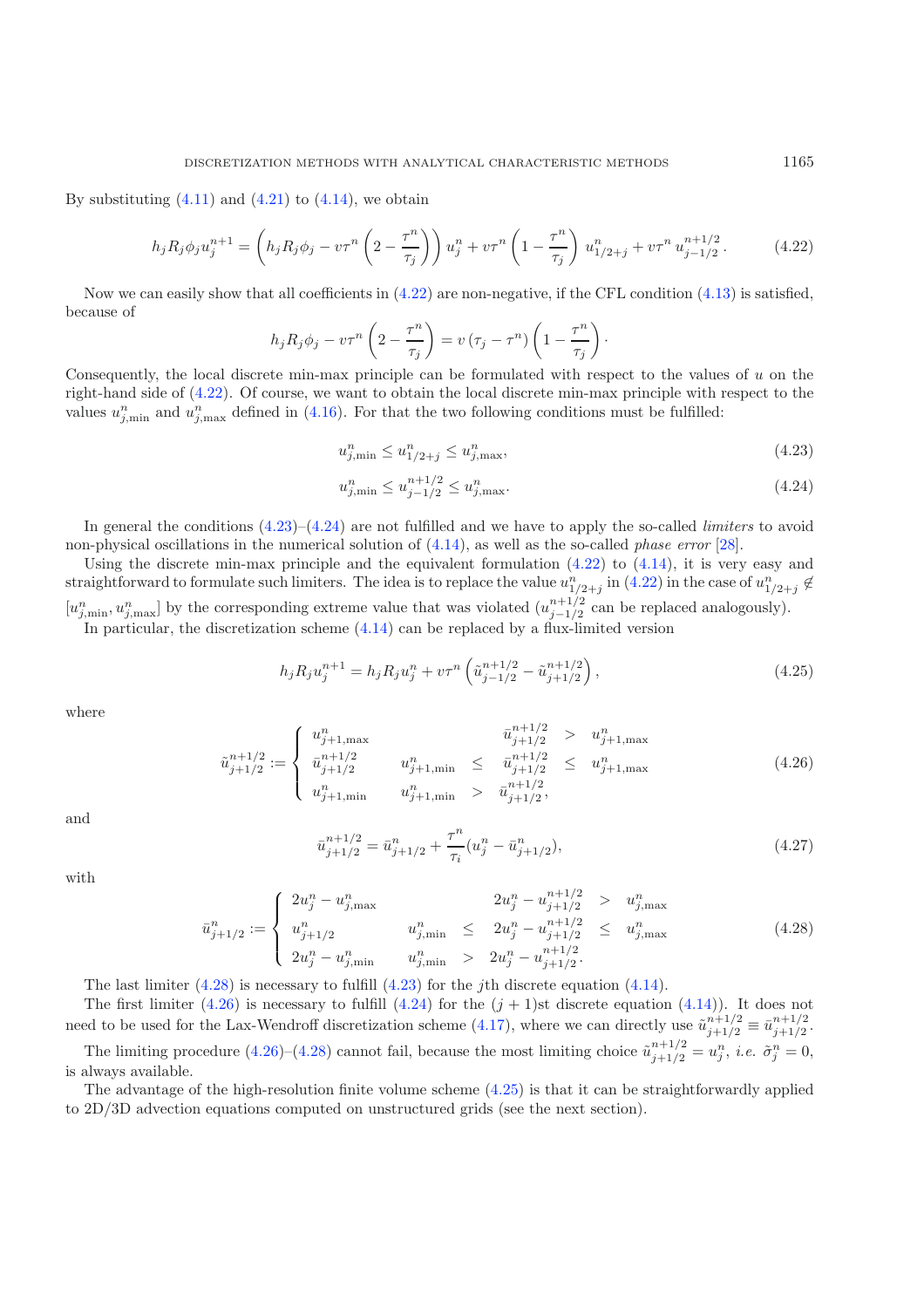### 4.3. **2D/3D case**

It is quit straightforward to extend the discretization scheme  $(4.25)$  for a 2D/3D case of the advection equation  $(4.1)$ . To do this, we first denote

<span id="page-9-0"></span>
$$
v_{jk} := \int\limits_{\Gamma_{jk}} \mathbf{n}_j(\gamma) \cdot \mathbf{v}(\gamma) d\gamma.
$$
 (4.29)

Of course,  $v_{kj} = -v_{jk}$ . Further, we call a boundary  $\Gamma_{jk}$  of  $\partial\Omega_j$  to be the "outflow" boundary, if  $v_{jk} > 0$ , and, analogously, "inflow" boundary, if  $v_{jk} \leq 0$ . Similarly, we denote  $k \in \text{out}(j)$ , if  $v_{jk} > 0$ , and, consequently,  $j \in \text{in}(k)$ .

Owing to  $\nabla \cdot \boldsymbol{v}$ , we have

$$
\sum_{k \in \text{in}(j)} v_{kj} = \sum_{k \in \text{out}(j)} v_{jk}.
$$
\n(4.30)

<span id="page-9-2"></span>We can regard  $(4.30)$  as the mass conservation property for the groundwater flow in a discrete form.

In fact, a numerical approximation of  $v_{jk}$  in [\(4.29\)](#page-9-1) can be used if we choose the middle point  $\gamma_{jk}$  of  $\Gamma_{jk}$  and

$$
v_{jk} := |\Gamma_{jk}| \mathbf{n}_j(\gamma_{jk}) \cdot \mathbf{v}(\gamma_{jk}), \qquad (4.31)
$$

where  $|\Gamma_{ik}|$  denotes the measure of  $\Gamma_{ik}$ . Consequently, the discrete form [\(4.30\)](#page-9-0) of the mass balance property does not need to be exactly fulfilled in such a case, but very often the groundwater velocity field is given as a result of the numerical modeling, where the discrete equations [\(4.30\)](#page-9-0) were included, and hence we suppose in all following considerations that [\(4.30\)](#page-9-0) is valid.

<span id="page-9-3"></span>Using the notations and approximations from above, we can approximate  $(4.4)$  by

$$
|\Omega_j| R_j \phi_j u_j^{n+1} = |\Omega_j| R_j \phi_j u_j^n - \sum_k v_{jk} \int_{t^n}^{t^{n+1}} u(t^n, Y(t^n; t, \gamma_{jk})) dt.
$$
 (4.32)

The simplest discretization scheme for  $(4.32)$  is to assume a piecewise constant form of  $u(t^n, x)$  with respect to the finite volume mesh, which means  $u(t^n, x) = u_i^n$  for  $x \in \Omega_i$ . Consequently, for "enough small" time-steps  $\tau^n$ , the characteristic curves  $Y(t^n;t,\gamma_{jk})$ , that start at outflow boundaries  $\gamma_{jk} \in \Gamma_{jk}$  remain for  $t \in (t^n,t^n+\tau^n)$ in  $\Omega_j$  and thus  $u(t^n, Y(t^n; t, \gamma_{jk})) \equiv u_j^n$ .

Using the assumptions from above, we can evaluate [\(4.32\)](#page-9-2) by

$$
|\Omega_j| R_j \phi_j u_j^{n+1} = |\Omega_j| R_j \phi_j u_j^n - \tau^n u_j^n \sum_{k \in \text{out}(j)} v_{jk} + \tau^n \sum_{k \in \text{in}(j)} v_{kj} u_k^n. \tag{4.33}
$$

The discretization scheme [\(4.33\)](#page-9-3) can be regarded as the first-order upwind (upstreaming) scheme. If the time-step is restricted by the CFL condition  $\tau^n \leq \tau_{CFL}$  (see [\(4.13\)](#page-6-5)), then the numerical solution of [\(4.33\)](#page-9-3) satisfies the local discrete minimum and maximum principle

$$
u_{j,\min}^n \le u_i^{n+1} \le u_{j,\max}^n,\tag{4.34}
$$

where the extreme values are given by

$$
u_{j,\min}^n := \min\{u_j^n;\ u_k^n,\ k \in \text{in}(j)\}, \quad u_{j,\max}^n := \max\{u_j^n;\ u_k^n,\ k \in \text{in}(j)\}.
$$

The critical time-steps  $\tau_i$  in [\(4.13\)](#page-6-5) are now defined by

$$
\tau_i := \frac{|\Omega_j| R_j \phi_j}{v_j},\tag{4.35}
$$

<span id="page-9-1"></span>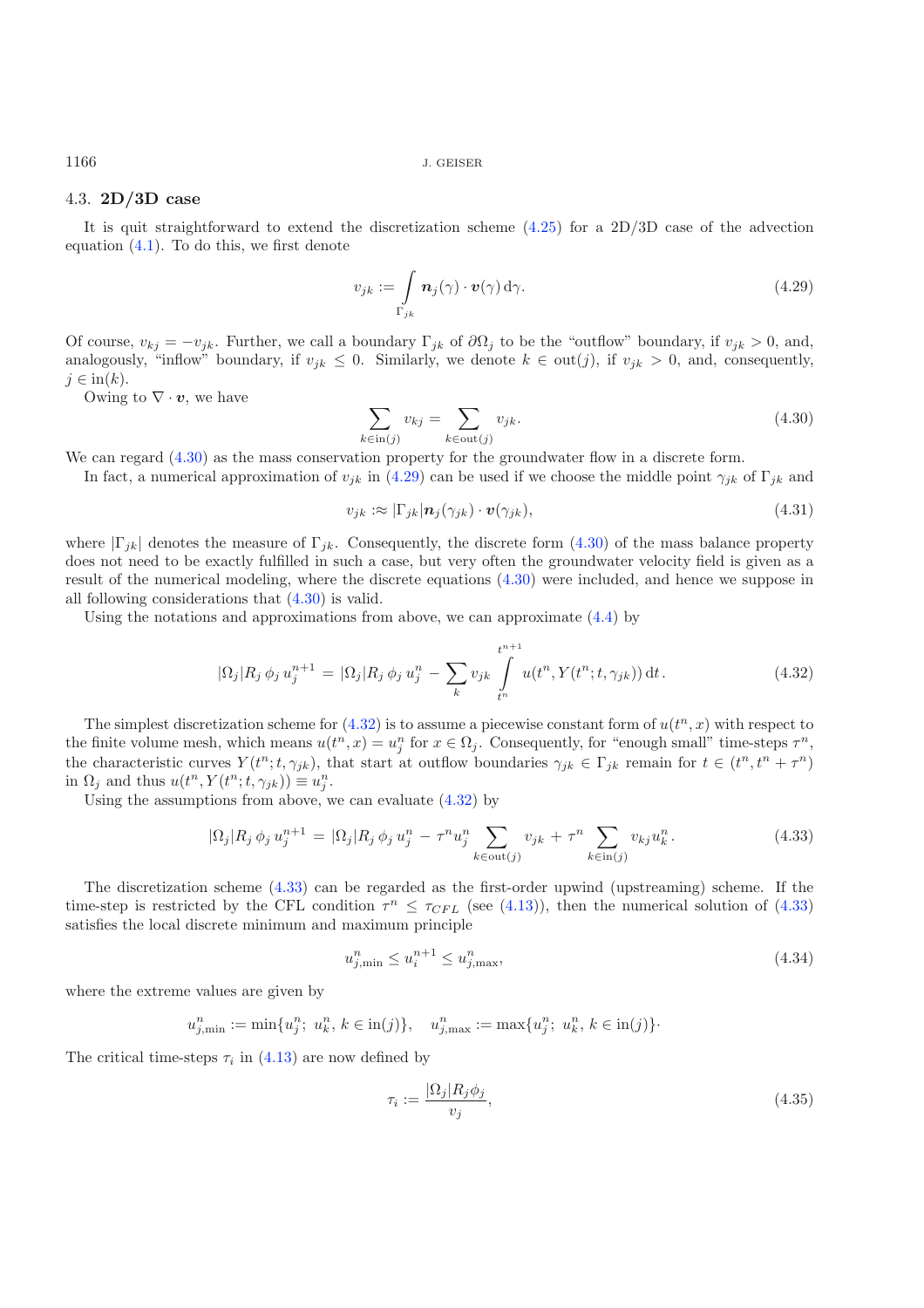<span id="page-10-3"></span>where  $v_i$  denotes the total outflow (or inflow) flux for  $\Omega_i$ , *i.e.* 

$$
v_j := \sum_{k \in \text{out}(j)} v_{jk}.
$$
\n(4.36)

The extension of the one-dimensional high-resolution scheme [\(4.14\)](#page-6-4) on the 2D or 3D case can be derived in several different ways, obtaining at the end several different discretization schemes. Here we present the simplest and the most straightforward one,

<span id="page-10-0"></span>
$$
|\Omega_j| R_j \phi_j u_j^{n+1} = |\Omega_j| R_j \phi_j u_j^n - \tau^n \sum_{k \in \text{out}(j)} v_{jk} u_{jk}^{n+1/2} + \tau^n \sum_{k \in \text{in}(j)} v_{kj} u_{kj}^{n+1/2}, \qquad (4.37)
$$

where

$$
u_{jk}^{n+1/2} := u_{jk}^n + \frac{\tau^n}{\tau_i} (u_j^n - u_{jk}^n). \tag{4.38}
$$

The value  $u_{ik}^n$  should represent (approximately) the value of u at  $x_{ij} := 0.5 (x_i + x_j)$ . The simplest choice

$$
u_{jk}^{n} := \frac{1}{2}(u_{j}^{n} + u_{k}^{n})
$$
\n(4.39)

can be regarded as the generalization of the Lax-Wendroff scheme [\(4.19\)](#page-7-6). A general choice can be derived from

$$
u_{jk}^n := u_j^n + \boldsymbol{\sigma}_{jk}^n \cdot (x_{jk} - x_j), \tag{4.40}
$$

where  $\sigma_{ik}^n$  is a reconstructed gradient used for the determination of  $u_{ik}^n$ . Later we describe a particular algorithm for the reconstruction of  $\sigma_{jk}^n \equiv \sigma_j^n$  for the so-called *vertex-centered finite volumes*.

**Theorem 4.1.** *We have a second-order method for the equation* [\(4.40\)](#page-10-0)*, and our approximation error is given as:*

<span id="page-10-2"></span>
$$
|u(t^n, x_{jk}) - u_{jk}^n| \le O((\Delta x_{jk})^2),\tag{4.41}
$$

<span id="page-10-1"></span>where  $u(x_{jk}, t^n)$  is the approximated solution and  $u_{jk}^n$  is the exact solution. Further  $\Delta x_{jk} = (x_{jk} - x_j)$  is the *spatial step size of the underlying grid.*

*Proof.* Using the literature for conservation laws (see [\[27](#page-26-16)[,28\]](#page-26-6)), we start with the reconstruction of the approximate solution  $u_{ik}^n$  given as

$$
u_{jk}^n := u_j^n + \sigma_{jk}^n \cdot (x_{jk} - x_j),
$$
\n(4.42)

where  $\sigma_{ik}^n$  is a reconstructed gradient used for the determination of  $u_{ik}^n$ .

If we reset  $\sigma_{ik}^n$  with a reconstructed gradient  $\nabla u_{ik}^n$ , we obtain

$$
u_{jk}^{n} := u_{j}^{n} + \nabla u_{jk}^{n} \cdot (x_{jk} - x_{j}), \qquad (4.43)
$$

where  $\nabla u_{ik}^n$  is reconstructed with the neighborhood elements (see [\[1](#page-25-1)[,34\]](#page-26-17)).

Furthermore, our analytical solution  $u(x_{jk}, t^n)$  is given as:

$$
u(t^n, x_{jk}) := u_j^n + \nabla u_{jk}^n \cdot (x_{jk} - x_j) + \Delta u_{jk}^n \cdot (x_{jk} - x_j)^2 + O((x_{jk} - x_j)^3). \tag{4.44}
$$

By subtracting the analytical solution [\(4.44\)](#page-10-1) of the approximate solution [\(4.43\)](#page-10-2), we obtain the following error,

$$
|u(t^n, x_{jk}) - u_{jk}^n| \le O((x_{jk} - x_j)^2),
$$
\n(4.45)

where we obtain a second-order accurate method (see also [\[28](#page-26-6)[,38\]](#page-26-18)). This proves our statement of the theorem.  $\Box$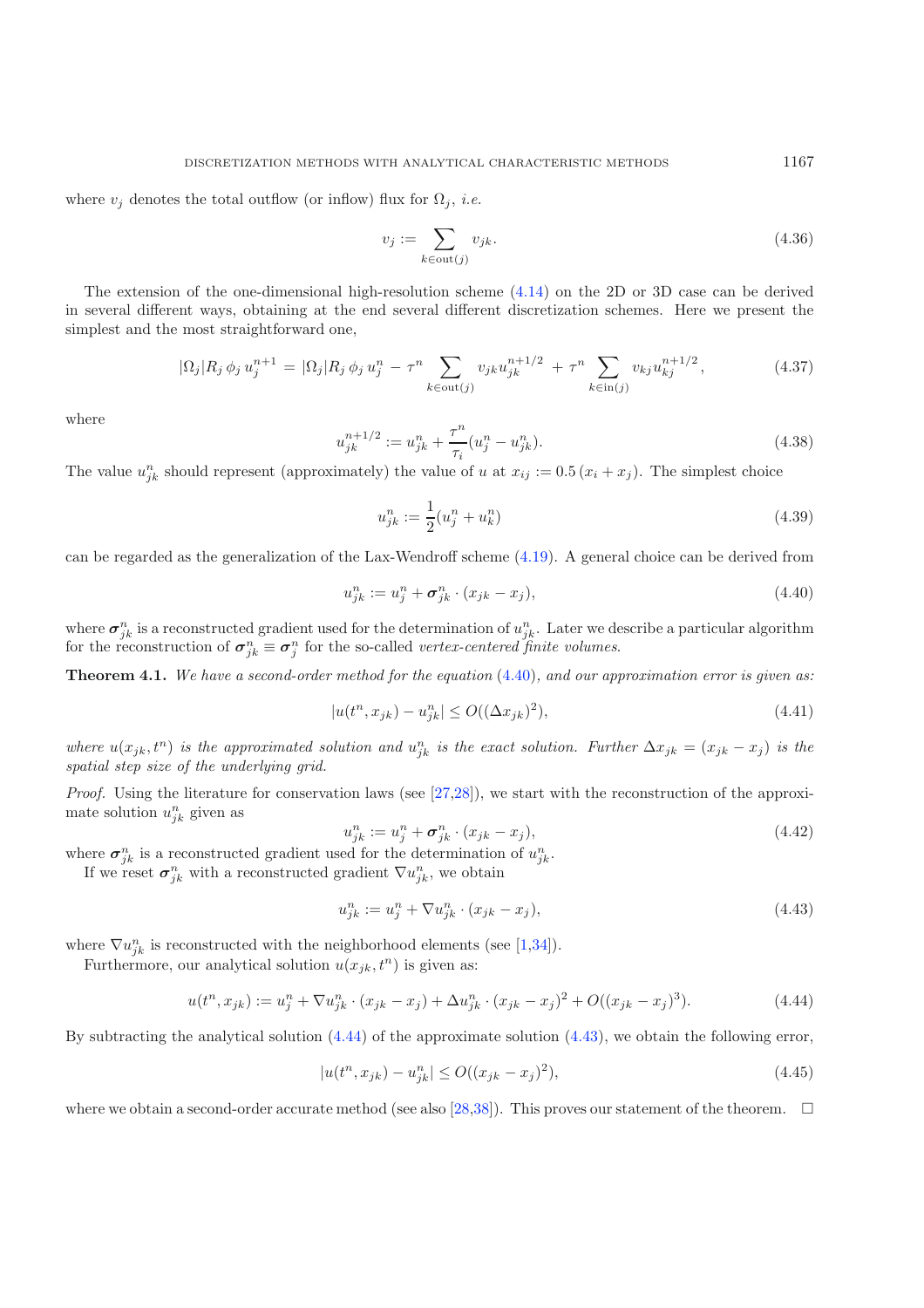For methods higher than second-order we have to approximate the second derivative of the Taylor expansion (see also [\[34](#page-26-17)]). It may be more delicate because of further reconstructions and limiting processes with the neighbor and neighbor-neighbor elements.

<span id="page-11-1"></span>In the next step we prove the discrete min-max principle for [\(4.37\)](#page-10-3). We rewrite it formally into the form

$$
|\Omega_j| R_j \phi u_j^{n+1} = \left( |\Omega_j| R_j \phi_j - \tau^n v_j \left( 2 - \frac{\tau^n}{\tau_i} \right) \right) u_j^n + \tag{4.46}
$$

$$
\tau^{n} \sum_{k \in \text{out}(j)} v_{jk} (1 - \frac{\tau^{n}}{\tau_{i}}) u_{jk'}^{n} + \tau^{n} \sum_{k \in \text{in}(j)} v_{kj} u_{kj}^{n+1/2}, \qquad (4.47)
$$

where the value  $u_{jk}^n$  is given analogously to  $(4.21)$  by

$$
u_{jk}^{n} = 2u_{j}^{n} - u_{jk}^{n}.
$$
\n(4.48)

Based on [\(4.46\)](#page-11-1), we formulate the final discretization scheme with the limiter

$$
|\Omega_j| R_j u_j^{n+1} = |\Omega_j| R_j u_j^n - \tau^n \sum_{k \in \text{out}(j)} v_{jk} \tilde{u}_{jk}^{n+1/2} + \tau^n \sum_{k \in \text{in}(j)} v_{kj} \tilde{u}_{kj}^{n+1/2}, \qquad (4.49)
$$

where

$$
\tilde{u}_{jk}^{n+1/2} := \begin{cases}\n u_{k,\max}^n & \tilde{u}_{jk}^{n+1/2} > u_{k,\max}^n \\
 \bar{u}_{jk}^{n+1/2} & u_{k,\min}^n \le \bar{u}_{jk}^{n+1/2} \le u_{k,\max}^n \\
 u_{k,\min}^n & u_{k,\min}^n > \bar{u}_{jk}^{n+1/2}\n\end{cases}
$$
\n(4.50)

and

$$
\bar{u}_{jk}^{n+1/2} := \bar{u}_{jk}^n + \frac{\tau^n}{\tau_i} (u_j^n - \bar{u}_{jk}^n),\tag{4.51}
$$

where

$$
\bar{u}_{jk}^{n} := \begin{cases}\n2u_{j}^{n} - u_{j,\max}^{n} & 2u_{j}^{n} - u_{jk}^{n} > u_{j,\max}^{n} \\
u_{jk}^{n} & u_{j,\min}^{n} \le 2u_{j}^{n} - u_{jk}^{n} \le u_{j,\max}^{n} \\
2u_{j}^{n} - u_{j,\min}^{n} & u_{j,\min}^{n} > 2u_{j}^{n} - u_{jk}^{n}.\n\end{cases}
$$
\n(4.52)

With this approach, the so-called *grid effect* can corrupt the obtained numerical solutions and we have satisfied the discrete min-max principle. At least the result of the improved approximation is based on the middle-point rule, which preserves the min-max principle.

The next section describes the analytical solutions of the reaction-equation system.

### 5. Solution of the reaction equation system

<span id="page-11-2"></span><span id="page-11-0"></span>If we consider only the reaction part of the general equation  $(2.6)$ , we have a system of ordinary differential equations,

$$
R^{(1)}\phi\left(\partial_t u^{(1)} + \lambda^{(1)} u^{(1)}\right) = 0, \quad u^{(1)}(x) = U(0, x),\tag{5.1}
$$

$$
R^{(i)}\phi\left(\partial_t u^{(i)} + \lambda^{(i)} u^{(i)}\right) = R^{(i-1)}\phi \lambda^{(i-1)} u^{(i-1)}, \quad u^{(i)}(x) = 0,
$$
\n(5.2)

for  $i = 2, \ldots, I$ , where the dependence on the space variable  $x \in \Omega$  is realized only through initial conditions for the first component and through retardation factors  $R^{(i)}$ .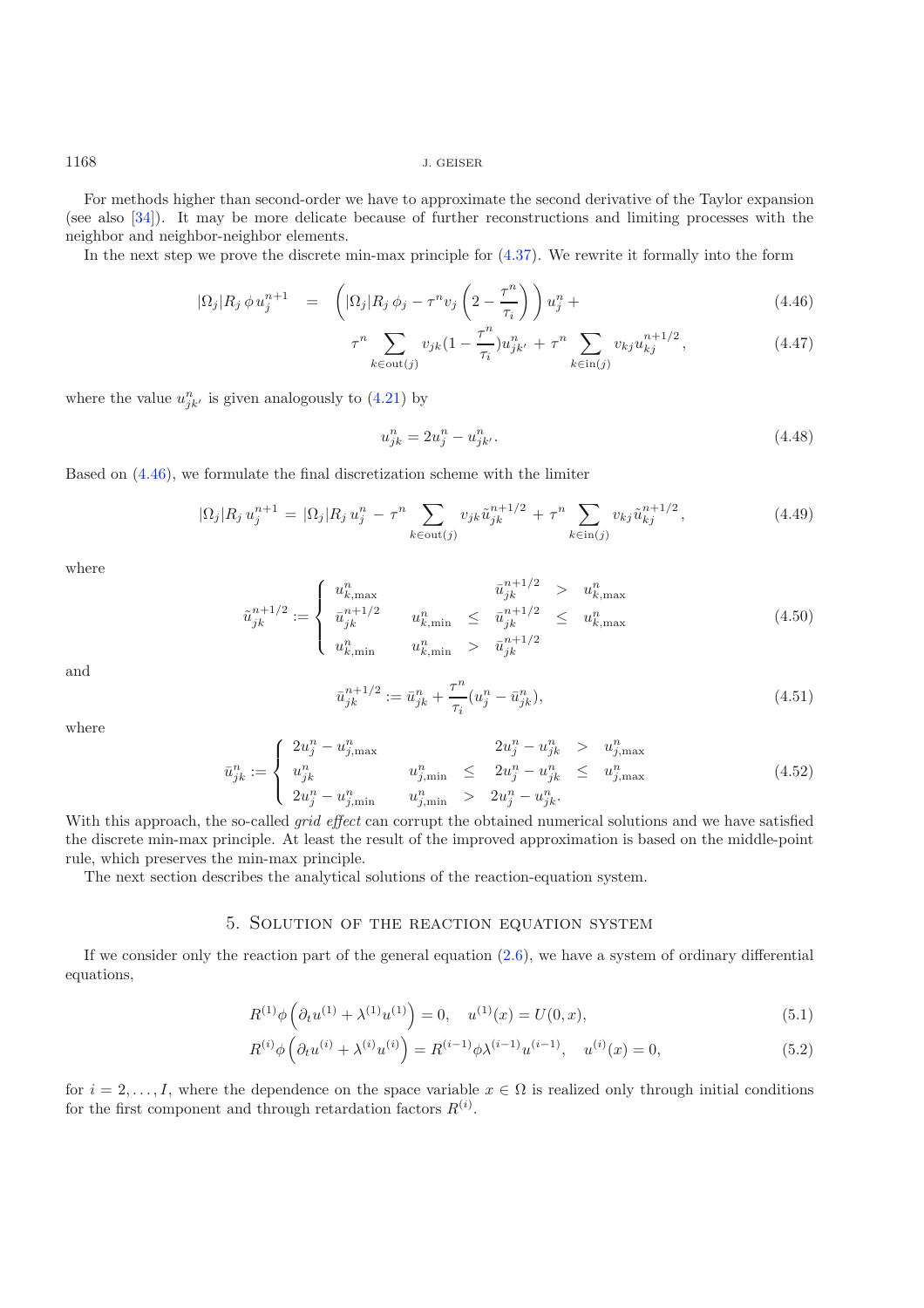<span id="page-12-1"></span>**Theorem 5.1.** For different reaction constants  $\lambda^{(i)}$ , we can derive an analytical solution of equations  $(5.1)$ – $(5.2)$ . *Our exact solution is given by*

$$
u^{(i)}(t,x) = U(0,x) \frac{R^{(1)}(x)}{R^{(i)}(x)} \Lambda_i \sum_{j=1}^i \Lambda_{j,i} \exp(-\lambda^{(j)} t), \qquad (5.3)
$$

*where the constants*  $\Lambda_i$  *and*  $\Lambda_{j,i}$  *for*  $j = 1, \ldots, i$  *are defined as:* 

$$
\Lambda_1 := 1, \quad \Lambda_i := \prod_{k=1}^{i-1} \lambda^{(k)}, \quad i = 2, \dots, I,
$$
\n(5.4)

$$
\Lambda_{1,1} := 1, \quad \Lambda_{j,i} := \prod_{\substack{k=1 \ k \neq j}}^{i} \frac{1}{\lambda^{(k)} - \lambda^{(j)}}, \quad i = 2, \dots, I.
$$
\n(5.5)

*Proof.* The analytical solution is derived by the Laplacian transformation, see [\[7](#page-25-8)[,18\]](#page-26-19).  $\Box$ 

<span id="page-12-0"></span>The exact solution of the reaction equations can be used for the numerical solving of the general system [\(2.6\)](#page-3-1) using the so-called *operator-splitting method* (see, *e.g.* [\[28](#page-26-6)]).

#### 6. General advection-reaction discretization scheme

<span id="page-12-2"></span>The system of equations for the convective transport with decay reactions takes the form:

$$
\partial_t \left( R^{(l)} \phi u^{(l)} \right) + \nabla \cdot \left( \mathbf{v} u^{(l)} \right) + \lambda^{(l)} R^{(l)} \phi u^{(l)} = \lambda^{(l-1)} R^{(l-1)} \phi u^{(l-1)}.
$$
\n(6.1)

Usually, we can use the exact scheme  $(5.3)$  for the decay part of  $(6.1)$  and the explicit discretization scheme  $(4.37)$ for the transport part. If the parameters  $\theta^{(l)}$  for each component are not very different, *i.e.*  $\theta^{(l)} \approx \theta$  for  $l = 1, \ldots, I$ , then the operator-splitting approach (see [\[28](#page-26-6)]) only has a small temporal splitting error, and it can be successfully used for  $(6.1)$ .

In general, however, *e.g.* if the retardation factors are different, the convection and the reaction operator do not commute, and the standard operator-splitting method can have a large temporal splitting error.

Here we present a novel algorithm for the computations of  $(6.1)$ .

Concretely, for each  $\Omega_i$  and  $j \in \text{out}(i)$ , we have the following system of 1D convection-reaction equations for  $l = 1, \ldots, I:$ 

$$
R_i^{(l)} \phi_i \partial_t u_i^{(l)} + v_{ij} \partial_x u_i^{(l)} + \lambda^{(l)} R_i^{(l)} \phi_i u_i^{(l)} = \lambda^{(l-1)} R_i^{(l-1)} \phi_i u_i^{(l-1)}.
$$
\n(6.2)

The equation can be solved exactly for particular initial conditions, and this is discussed in the next Section [6.1.](#page-13-0) In the following, we consider the space variable  $x \in (0, \infty)$ , and the velocity  $v_{ij} > 0$ , given by [\(4.29\)](#page-9-1).

<span id="page-12-3"></span>We rewrite the concentration  $c_i^{(l)} := R_i^{(l)} \phi_i u_i^{(l)}$  and the velocity  $\tilde{v}_{ij} := \frac{v_{ij}}{R_i^{(l)} \phi_i}$  and obtain:

$$
\partial_t c_i^{(l)} + \tilde{v}_{ij} \partial_x c_i^{(l)} + \lambda^{(l)} c_i^{(l)} = \lambda^{(l-1)} c_i^{(l-1)}.
$$
\n(6.3)

Because of the time restriction, we first calculate the maximal time-step for the cell  $j$  and the concentration  $i$ with respect to the total outflow fluxes.

$$
\tau_{l,i} = \frac{V_i R^{(l)}}{\nu_i}, \quad \nu_i = v_{ij}, \ j = \text{out}(i).
$$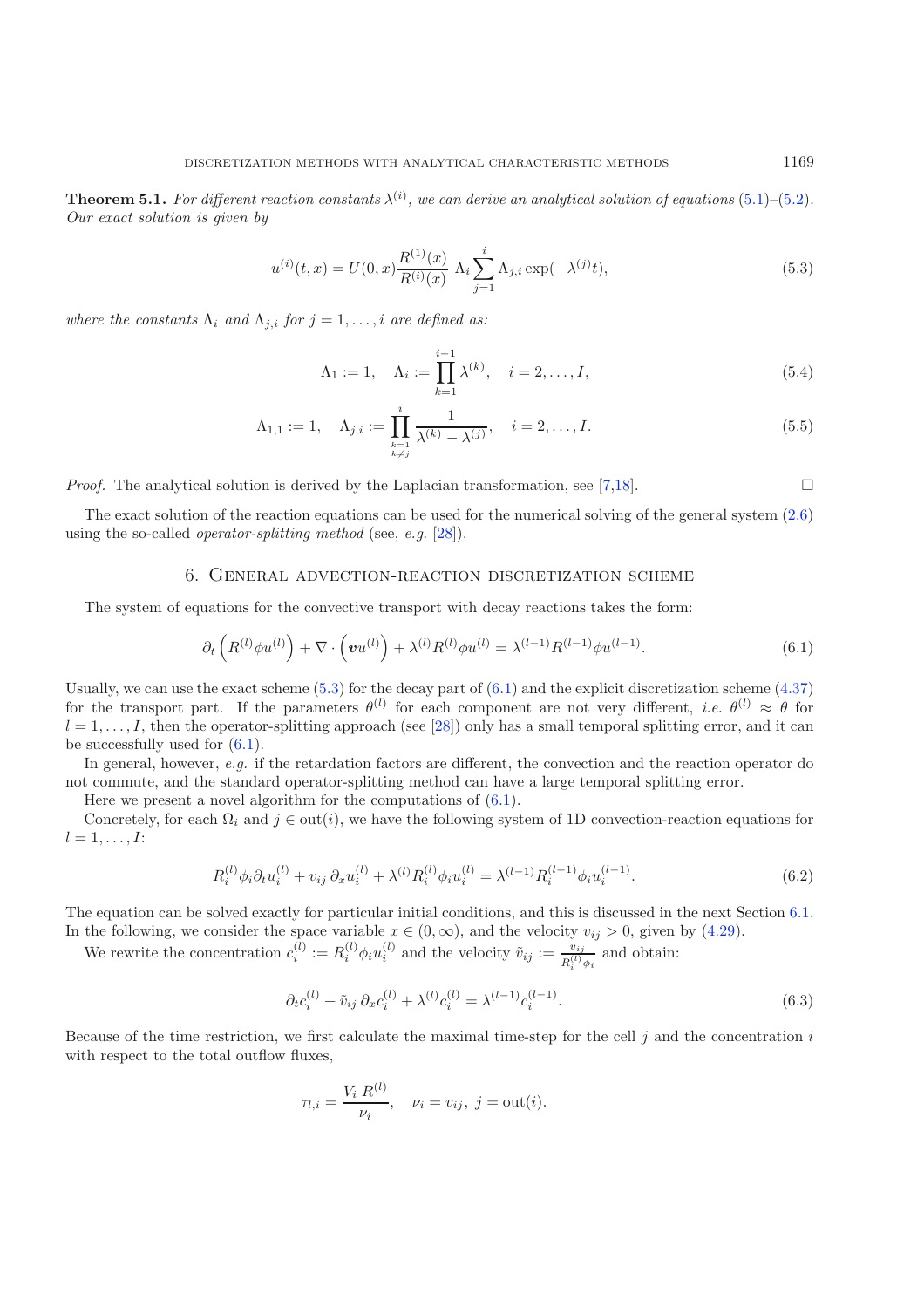We get the restricted time-step with the local time-step of each of the cells and their underlying components

$$
\tau^n \leq \min_{\substack{l=1,\ldots,m \\ i=1,\ldots,I}} \tau_{l,i}.
$$

The velocity of the discrete equation is given as

$$
v_{l,i} = \frac{1}{\tau_{l,i}}.
$$

We calculate the analytical solution of the mass (see the next Sect.  $6.1$ ), by using equations  $(6.17)$  and  $(6.18)$ . We obtain

$$
m_{ij, \text{rest}}^{(l), n} = m_1^{(l), n}(a, b, \tau^n, v_{1,i}, \dots, v_{l,i}, R^{(1)}, \dots, R^{(l)}, \lambda^{(1)}, \dots, \lambda^{(l)}),
$$
  

$$
m_{ij, \text{out}}^{(l), n} = m_2^{(l)}(a, b, \tau^n, v_{1,i}, \dots, v_{l,i}, R^{(1)}, \dots, R^{(l)}, \lambda^{(1)}, \dots, \lambda^{(l)}),
$$

where  $a = V_i R^{(l)} \left( c_{ij}^{(l),n} - c_{ij'}^{(l),n} \right)$ ,  $b = V_i R^{(l)} c_{ij'}^{(l),n}$  and  $m_i^{(l),n} = V_i R^{(l)} c_i^{(l),n}$  are the parameters and  $j = \text{out}(i)$ ,  $j' = \text{in}(i)$  are the indices of the flows. The linear impulse in the finite volume cell is constructed by  $c_{ij'}^{(l),n}$  for the concentration on the inflow boundary and  $c_{ij}^{(l),n}$  for the concentration on the outflow boundary of the cell i.

The discretization with the embedded analytical mass is calculated by

$$
m_i^{(l),n+1} = m_{ij,rest}^{(l),n} + m_{j'i,out}^{(l),n},
$$

where  $m_{ij,rest}^{(l),n} = m_i^{(l),n} - m_{ij,out}^{(l),n}$  is the residual mass coming from the total mass and the outflown mass. The mass in the next time-step is  $m_i^{(l),n+1} = V_i c_i^{(l),n+1}$ , and in the old time-step it is the residual mass for the concentration  $l$ . The proof is shown in  $[18]$ . In the next section we derive an analytical solution for the benchmark problem.

### <span id="page-13-0"></span>6.1. **Exact mass solutions for 1D system of advection-reaction equations**

For a simpler computation, we transform the cell  $\Omega_i = (0, L)$  to a unit cell  $\Omega_i = (0, 1)$ . We also have to arrange  $c^{(l)} = R^{(l)} \phi u^{(l)}$  to obtain a simpler system of equations. For the one-dimensional mass solution simpler equations can be derived.

The analytical solution for the remaining mass in the unit cell is given in the following Theorem [6.1.](#page-13-1)

<span id="page-13-2"></span><span id="page-13-1"></span>**Theorem 6.1.** *For the one-dimensional equation* [\(6.3\)](#page-12-3)*, we can compute the remaining mass of the unit cell as*

$$
m_1^{(l)} = \Lambda^{(l)} \sum_{i=1}^l \Lambda_i^{(l)} \exp(-\lambda_i t) \left( a \frac{(1 - v_i t)^2}{2} + b \left( 1 - v_i t - \sum_{\substack{j=1 \ j \neq i}}^l \frac{1}{\lambda_{ij}} \right) - a(1 - v_i t) \left( \sum_{\substack{j=1 \ j \neq i}}^l \frac{1}{\lambda_{ij}} \right) + a \left( \sum_{\substack{j=1 \ j \neq i}}^l \frac{1}{\lambda_{ij}} \left( \sum_{\substack{k \ge j \ k \neq i}}^l \frac{1}{\lambda_{ik}} \right) \right) \right),
$$
\n(6.4)

*where the factors*  $\lambda_{ij}$  *are defined as:* 

$$
\lambda_{ji} = \lambda_{ij} := \frac{\lambda^{(i)} - \lambda^{(j)}}{v^{(i)} - v^{(j)}},
$$
\n(6.5)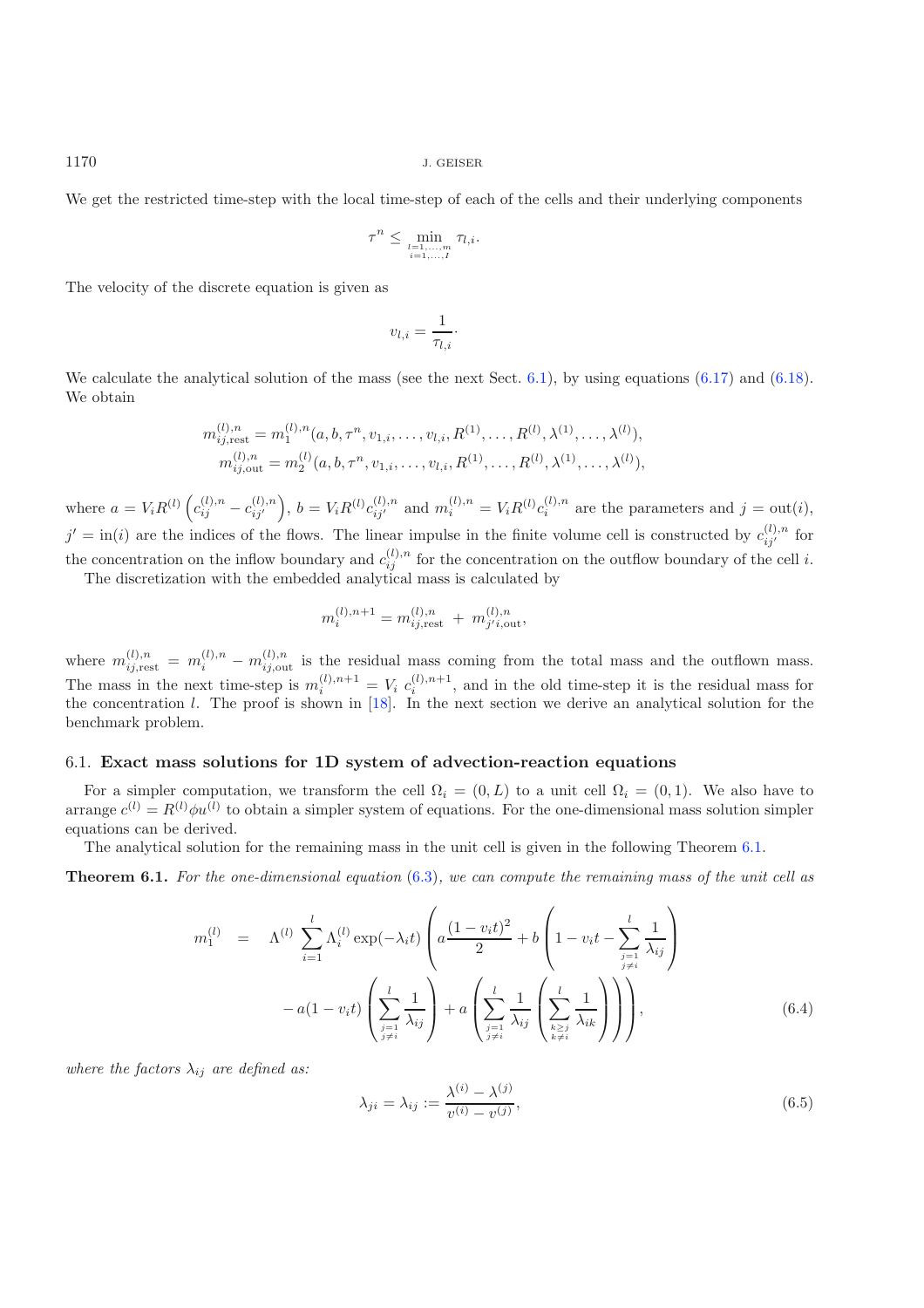and the factors  $\Lambda^{(l)}$ ,  $\Lambda^{(l)}_j$  and  $\Lambda^{(l)}_{ij}$  are given as:

$$
\Lambda^{(l)} = \prod_{i=1}^{l-1} \lambda_i, \ \Lambda_i^{(l)} = \left(\prod_{\substack{i=1 \ i \neq i}}^l \frac{1}{\lambda_j - \lambda_i}\right), \ \Lambda_{ij}^{(l)} = \left(\prod_{\substack{k=1 \ k \neq j}}^l \frac{\lambda_{ik}}{\lambda_{ik} - \lambda_{ij}}\right). \tag{6.6}
$$

<span id="page-14-0"></span>*Proof.* The idea is to subdivide equation [\(6.4\)](#page-13-2) into four subequations, and these are ordered according to the factors 1,  $\frac{1}{\lambda_{jk}}$ ,  $\frac{1}{\lambda_{jk}^2}$ , and exp(·). After rearrangement the following four subequations appear:

$$
m_1^{(l)} = m_{1_1}^{(l)} + m_{1_2}^{(l)} + m_{1_3}^{(l)} + m_{1_4}^{(l)},
$$
\n(6.7)

$$
m_{1_1}^{(l)} = \Lambda^{(l)} \left( \sum_{j=1}^l \exp(-\lambda_j t) \Lambda_j^{(l)} \sum_{\substack{k=1 \ k \neq j}}^l \Lambda_{jk}^{(l)} \left( a \frac{(1-v_j t)^2}{2} + b(1-v_j t) \right) \right), \tag{6.8}
$$

$$
m_{1_2}^{(l)} = \Lambda^{(l)} \left( \sum_{j=1}^l \exp(-\lambda_j t) \Lambda_j^{(l)} \sum_{\substack{k=1 \ k \neq j}}^l \Lambda_{jk}^{(l)} \left( -a \frac{1}{\lambda_{jk}} (1 - v_j t) - b \frac{1}{\lambda_{jk}} \right) \right), \tag{6.9}
$$

$$
m_{1_3}^{(l)} = \Lambda^{(l)} \left( \sum_{j=1}^i \exp(-\lambda_j t) \Lambda_j^{(l)} \sum_{\substack{k=1 \ k \neq j}}^l \Lambda_{jk}^{(l)} \frac{a}{\lambda_{jk}^2} \right), \tag{6.10}
$$

$$
m_{1_4}^{(l)} = \Lambda^{(l)} \left( \sum_{j=1}^i \exp(-\lambda_j t) \Lambda_j^{(l)} \sum_{\substack{k=1 \ k \neq j}}^l \Lambda_{jk}^{(l)} \left( b - \frac{a}{\lambda_{jk}} \right) \frac{1}{\lambda_{jk}} \exp(-\lambda_{jk} (1 - v_j t)) \right).
$$
 (6.11)

Subsequently, equation  $(6.11)$  is simplified by remodeling into symmetric terms, that pairwise cancel themselves out.

The following notation for equation  $(6.11)$  holds:

<span id="page-14-1"></span>
$$
m_{1_4}^{(l)} = \prod_{j=1}^{l-1} \lambda_j \sum_{j=1}^{l} \sum_{\substack{k=1 \ k \neq j}}^{l} F_{jk}
$$
  
= 
$$
\prod_{j=1}^{l-1} \lambda_j \sum_{j=1}^{l} \sum_{k>j}^{l} (F_{jk} + F_{kj}).
$$
 (6.12)

Factor  $F_{jk}$  is given as:

$$
F_{jk} = \exp(-\lambda_j t) \left( \prod_{\substack{k=1 \ k \neq j}}^l \frac{1}{\lambda_k - \lambda_j} \right) \left( \prod_{\substack{l=1 \ l \neq k}}^l \frac{\lambda_{jl}}{\lambda_{jl} - \lambda_{jk}} \right) \left( b - \frac{a}{\lambda_{jk}} \right) \frac{1}{\lambda_{jk}} \exp(-\lambda_{jk} (1 - v_j t)), \tag{6.13}
$$

where factor  $F_{kj}$  emerges by interchanging the indices j and k.

Subsequently we simplify equation [\(6.12\)](#page-14-1). The pairwise factors  $F_{jk}$  and  $F_{kj}$  can be eliminated by

$$
F_{jk} + F_{kj} = 0,\t\t(6.14)
$$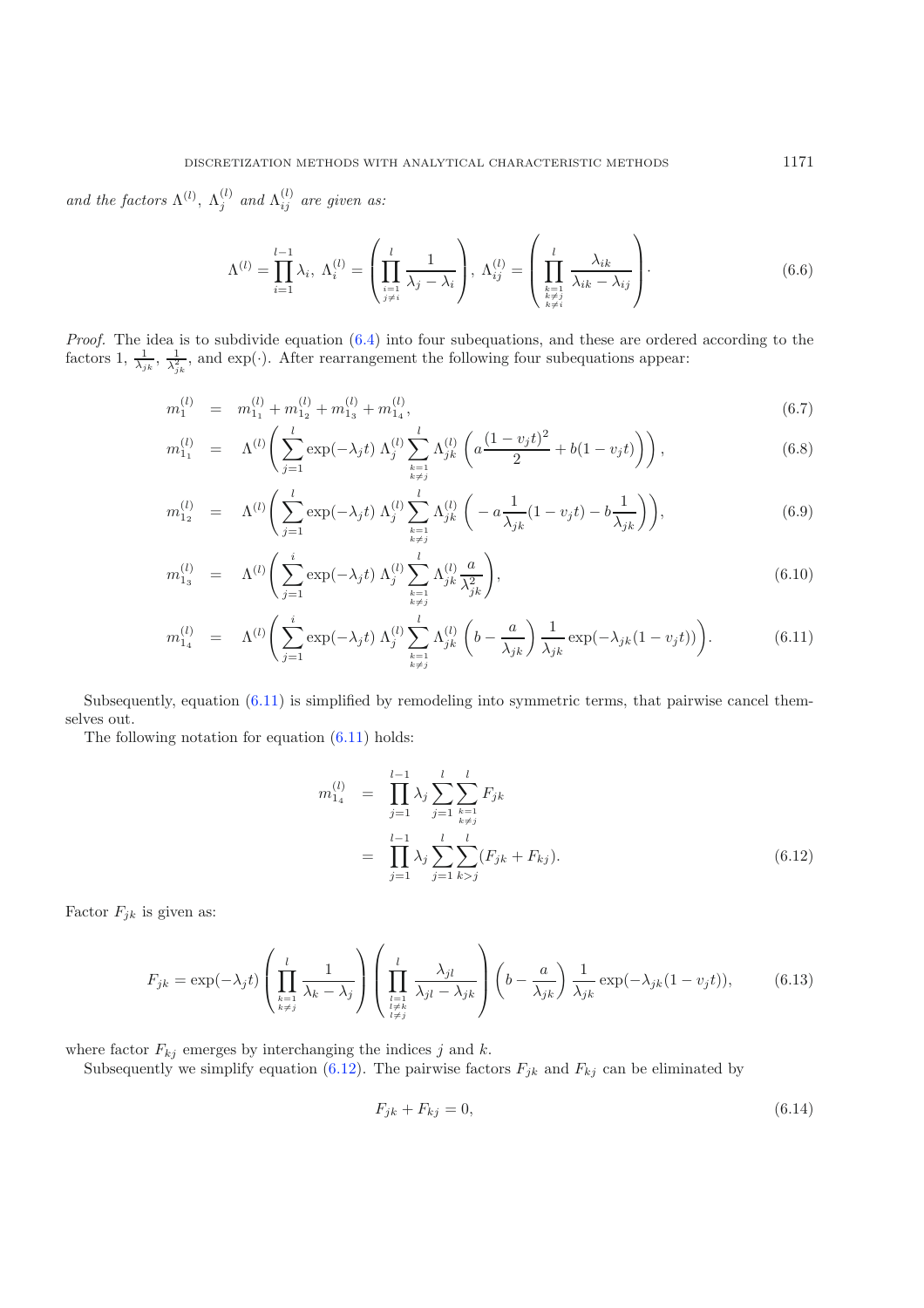with  $j = 1, ..., i$  and  $k > j$ . Then there holds for term  $m_{14}^{(l)}$ :

$$
m_{1_4}^{(l)} = 0.\t\t(6.15)
$$

Hence, we can write the analytical solution of the remaining mass as given in  $(6.4)$ .  $\Box$ 

For the outflowing mass  $m_2^l$  we compute the summation of the masses  $m_{\text{ges}}^l$ .

**Theorem 6.2.** *For the summation of the mass, we have the analytical solution given as*

$$
m_{\text{ges}}^{(l)} = m_{\text{impuls}} c_{GDGL}^{(l)} = m_1^{(l)} + m_2^{(l)}.
$$
\n(6.16)

<span id="page-15-0"></span>*The total mass is given as*

$$
m_{\text{ges}}^{(l)} = \Lambda^{(l)} \left( \sum_{i=1}^{l} \Lambda_i^{(l)} \exp(-\lambda_i t) \left( a \frac{1}{2} + b \right) \right).
$$

*Proof.* The outline of the proof is adduced as in Theorem [6.1](#page-13-1) and details are given in [\[18\]](#page-26-19).  $\Box$ 

The outflowing mass is calculated as

$$
m_2^{(l)} = m_{\text{ges}}^{(l)} - m_1^{(l)}.
$$

For the discretization we get the following functions:

$$
m_{ij, \text{rest}}^{(l), n}(\tau^n) = m_1^{(l)}(a, b, \tau^n, v_{1, i}, \dots, v_{l, i}, R^{(1)}, \dots, R^{(l)}, \lambda^{(1)}, \dots, \lambda^{(l)}), \tag{6.17}
$$

$$
m_{ij,out}^{(l),n}(\tau^n) = m_2^{(l)}(a, b, \tau^n, v_{1,i}, \dots, v_{l,i}, R^{(1)}, \dots, R^{(l)}, \lambda^{(1)}, \dots, \lambda^{(l)}),
$$
\n(6.18)

where  $a = R_i^{(l)} V_i(c_{ij}^{(l),n}(\tau^n) - c_{ij'}^{(l),n}), b = R_i^{(l)} V_i c_{ij'}^{(l),n}$  and  $j \in \text{out}(i)$ .

For equations [\(6.17\)](#page-15-0) and [\(6.18\)](#page-15-0) we have used the one-dimensional outflow through the outflown boundary, given as

$$
\nu_i = v_{ij}, \ j = \text{out}(i),\tag{6.19}
$$

where the CFL condition, that has to be fulfilled, is given as

$$
\tau_{l,i} = \frac{V_i R_i^{(l)}}{\nu_i}.
$$

Therefore the velocity for each cell  $i$  on the unit interval is given as

$$
v_{l,i} = \frac{1}{\tau_{l,i}} \cdot
$$

Thus the resulting time-step, used in [\(6.17\)](#page-15-0) and [\(6.18\)](#page-15-0), is given as  $\tau^n \leq \min_{i=1,\dots,N} {\tau_{l,i}}$ .

For an illustration of the piecewise linear impulse applied for the mass solution in [\(6.4\)](#page-13-2) refer to Figure [3.](#page-16-1)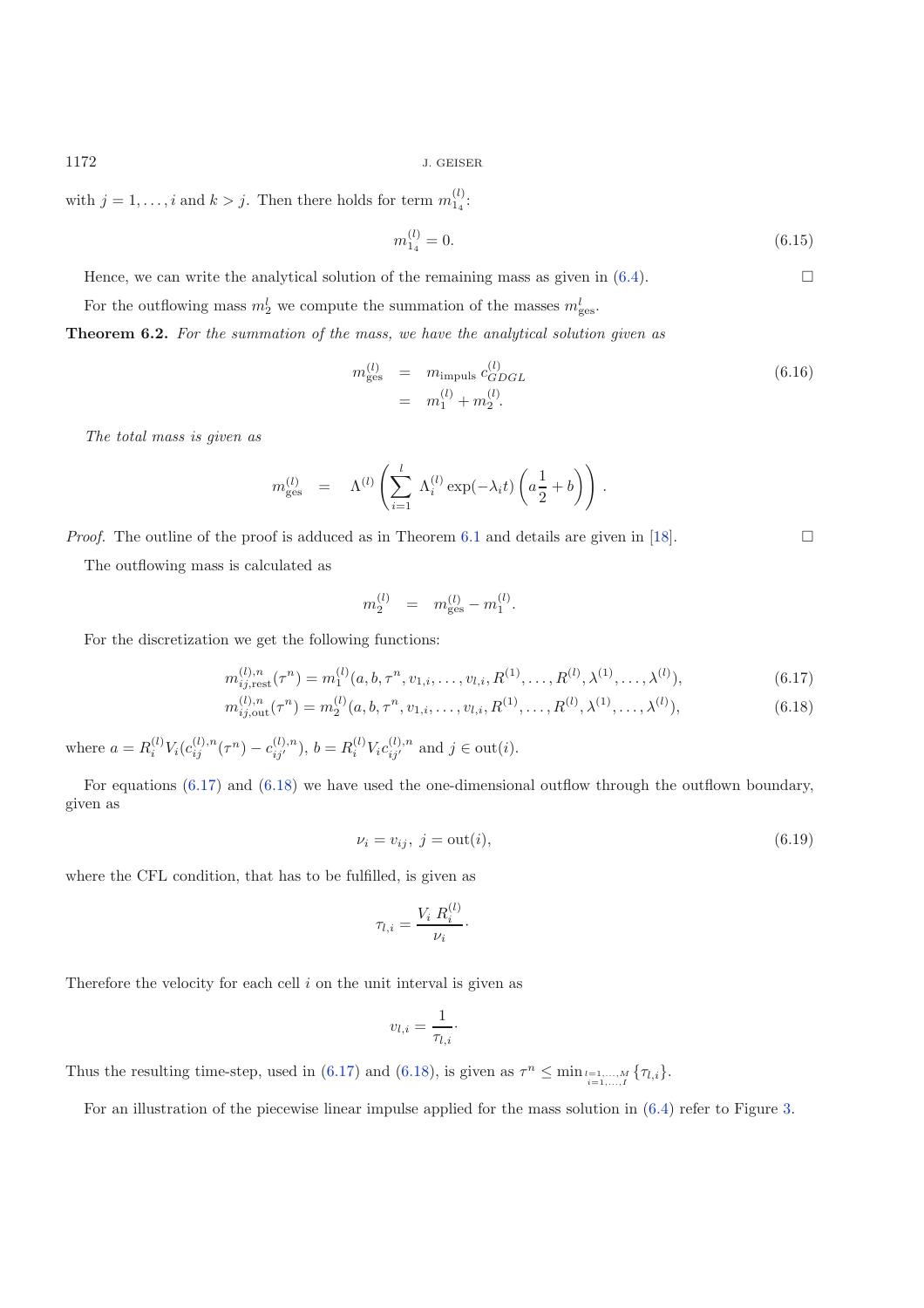

<span id="page-16-1"></span>FIGURE 3. Piecewise linear impulse given with the concentrations  $c_{ij}^{(l),n}(\tau^n)$  and  $c_{ij}^{(l),n}$ .

### <span id="page-16-2"></span>7. Diffusion-dispersion discretization scheme

<span id="page-16-0"></span>We discretize the diffusion-dispersion equation with implicit time discretization and finite volume methods with constant test functions. We deal with the diffusion-dispersion equation given as

$$
\partial_t R \ u - \nabla \cdot (D \nabla u) = 0,\tag{7.1}
$$

where  $u = u(x, t)$  with  $x \in \Omega$  and  $t \geq 0$ . The diffusions-dispersions tensor is  $D = D(x, v)$  given by the Scheidegger approach  $(cf. [32])$  $(cf. [32])$  $(cf. [32])$ . The velocity is given by  $v$  and is piecewise constant in the cells. The retardation factor is  $R > 0$ .

We have Neumann boundary values, given as  $\mathbf{n} \cdot D \nabla u(x, t) = 0$ , where  $x \in \Gamma = \partial \Omega$ , *cf.* [\[15\]](#page-26-14). The initial conditions are given as  $u(x, 0) = u_0(x)$ .

<span id="page-16-3"></span>We integrate equation  $(7.1)$  over space and time and get

$$
\int_{\Omega_j} \int_{t^n}^{t^{n+1}} \partial_t R(u) \, \mathrm{d}t \, \mathrm{d}x = \int_{\Omega_j} \int_{t^n}^{t^{n+1}} \nabla \cdot (D \nabla u) \, \mathrm{d}t \, \mathrm{d}x. \tag{7.2}
$$

We apply the backward Euler method and exactly integrate the left hand side of equation [\(7.2\)](#page-16-3). The right-hand side is lumped for the diffusion-dispersion term, *cf.* [\[18\]](#page-26-19), thus there holds:

$$
\int_{\Omega_j} (R(u^{n+1}) - R(u^n)) \, \mathrm{d}x = \tau^n \int_{\Omega_j} \nabla \cdot (D \nabla u^{n+1}) \, \mathrm{d}x. \tag{7.3}
$$

<span id="page-16-5"></span><span id="page-16-4"></span>Equation [\(7.3\)](#page-16-4) is discretized over the space with Green's formula. We obtain the following equation

$$
\int_{\Omega_j} (R(u^{n+1}) - R(u^n)) \, \mathrm{d}x = \tau^n \int_{\Gamma_j} D \, \mathbf{n} \cdot \nabla u^{n+1} \, \mathrm{d}\gamma,\tag{7.4}
$$

where  $\Gamma_i$  is the boundary of the finite volume cell  $\Omega_i$ . We use the approximation in space (*cf.* [\[18](#page-26-19)]).

The integration of equation [\(7.4\)](#page-16-5) is done for finite boundaries. Using the middle-point rule yields:

$$
V_j R(u_j^{n+1}) - V_j R(u_j^n) = \tau^n \sum_{e \in \Lambda_j} \sum_{k \in \Lambda_j^e} |\Gamma_{jk}^e| \mathbf{n}_{jk}^e \cdot D_{jk}^e \nabla u_{jk}^{e,n+1},
$$
\n(7.5)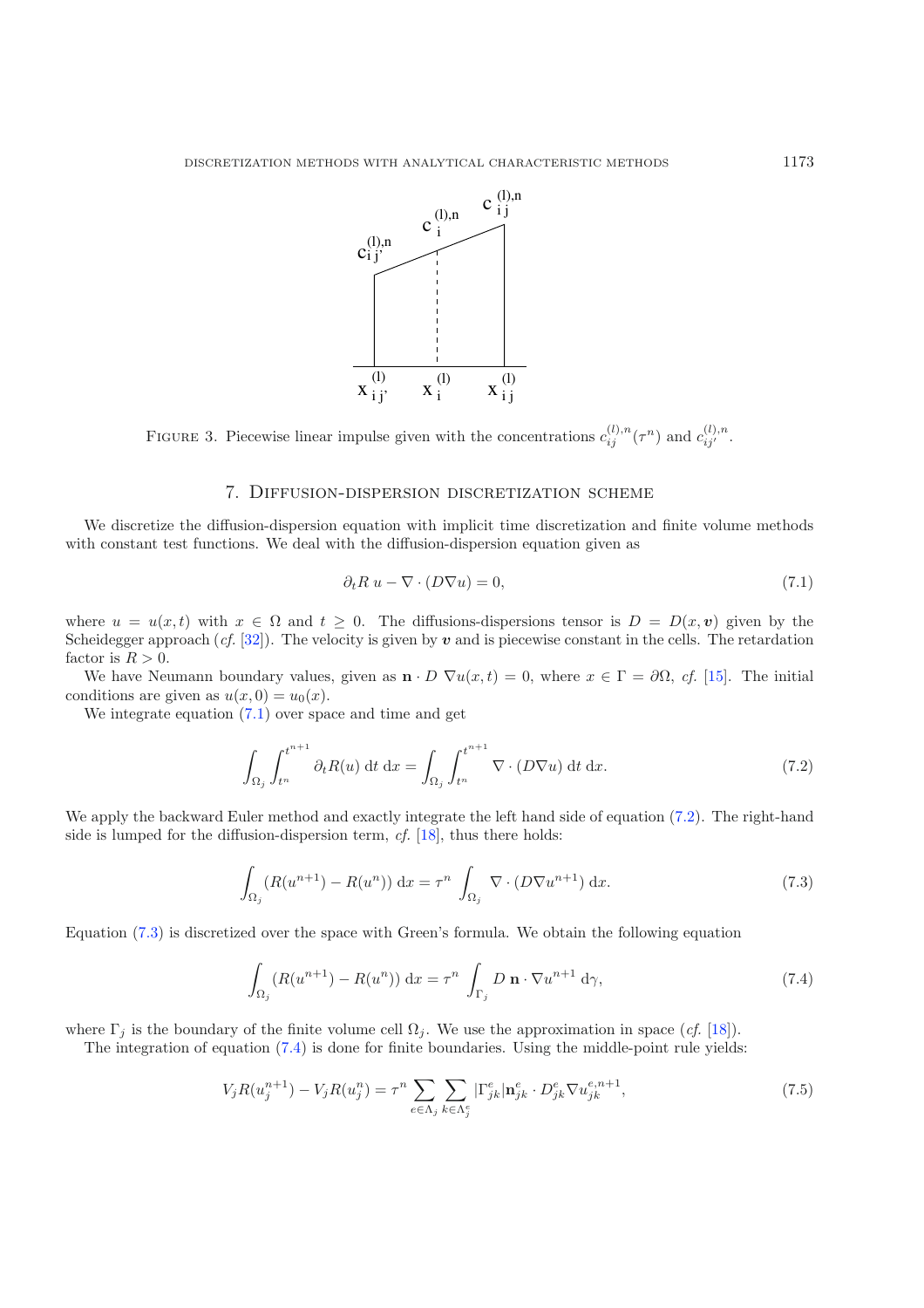where  $|\Gamma_{ik}^e|$  is the length of the boundary element  $\Gamma_{ik}^e$ . The gradients are calculated with the piecewise finite element function  $\phi_l$  and we get

$$
\nabla u_{jk}^{e,n+1} = \sum_{l \in \Lambda^e} u_l^{n+1} \nabla \phi_l(\mathbf{x}_{jk}^e). \tag{7.6}
$$

Because of the reconstruction of the gradient with the piecewise linear finite element functions, we obtain a second-order discretization method (*cf.* [\[16\]](#page-26-21)). This leads to the following discretization form:

$$
V_j R(c_j^{n+1}) - V_j R(c_j^n) = \tau^n \sum_{e \in \Lambda_j} \sum_{l \in \Lambda^e \backslash \{j\}} \left( \sum_{k \in \Lambda_j^e} |\Gamma_{jk}^e| \mathbf{n}_{jk}^e \cdot D_{jk}^e \nabla \phi_l(\mathbf{x}_{jk}^e) \right) (u_j^{n+1} - u_l^{n+1}), \tag{7.7}
$$

<span id="page-17-0"></span>where  $j = 1, \ldots, m$ .

In the next section we describe the operator-splitting methods, that are used to decouple the full equations.

#### 8. Operator-splitting methods

Operator-splitting methods are used to decouple complicated partial differential equations into simpler equations and are often used in the geophysical and environmental physics. They are developed and applied in [\[36](#page-26-22)[,39](#page-26-23)[,40\]](#page-26-24).

The idea in this article is to solve simpler equations with higher-order discretization methods. For this purpose we use the operator-splitting method and decouple the equation with respect to the different time scales into simpler equations. There are many possible ways to combine ways to achieve an effective higher-order discretization method. One possibility is to discretize the convection equation with a characteristic method, the diffusion-dispersion equations with finite volume methods, and the reaction equations with exact methods. Another way would be to solve the convection-reaction equations with one mixed discretization method, and the diffusion-dispersion equation with finite volume methods.

In the following we consider the system of ordinary differential equations given as

$$
\partial_t u(t) = A u(t) + B u(t), \qquad (8.1)
$$

where the initial conditions are  $u^n = u(t^n)$ . The operators A and B are assembled by the spatial discretizations, *e.g.* the convection part with characteristic methods and the diffusion part with finite volume methods.

The Lie-Trotter splitting is an operator-splitting method, which is of first-order for the non-commutative case. It solves two equation parts sequentially with respect to the initial conditions (see [\[29](#page-26-3)[,35](#page-26-25)]). We get two simpler equations

$$
\frac{\partial u^*(t)}{\partial t} = Au^*(t), \quad \text{with } u^*(t^n) = u^n,
$$
\n
$$
\frac{\partial u^{**}(t)}{\partial t} = Bu^{**}(t), \quad \text{with } u^{**}(t^n) = u^*(t^{n+1}),
$$
\n(8.2)

where the time-step is  $\tau^n = t^{n+1} - t^n$ . The solutions of the equations are  $u^{n+1} = u^{**}(t^{n+1})$ .

The local splitting error of the sequential splitting method is given as (*cf.* [\[18\]](#page-26-19)):

$$
\rho_n = \frac{1}{2} \tau^n [A, B] \ u(t^n) + O((\tau^n)^2), \tag{8.3}
$$

where  $[A, B] := AB - BA$  is the commutator of A and B. We get an error  $O(\tau^n)$ , if the operators A and B do not commute, otherwise the method is exact.

We improve our method by the so-called *Strang splitting method*, which is of second-order (*cf.* [\[36\]](#page-26-22)).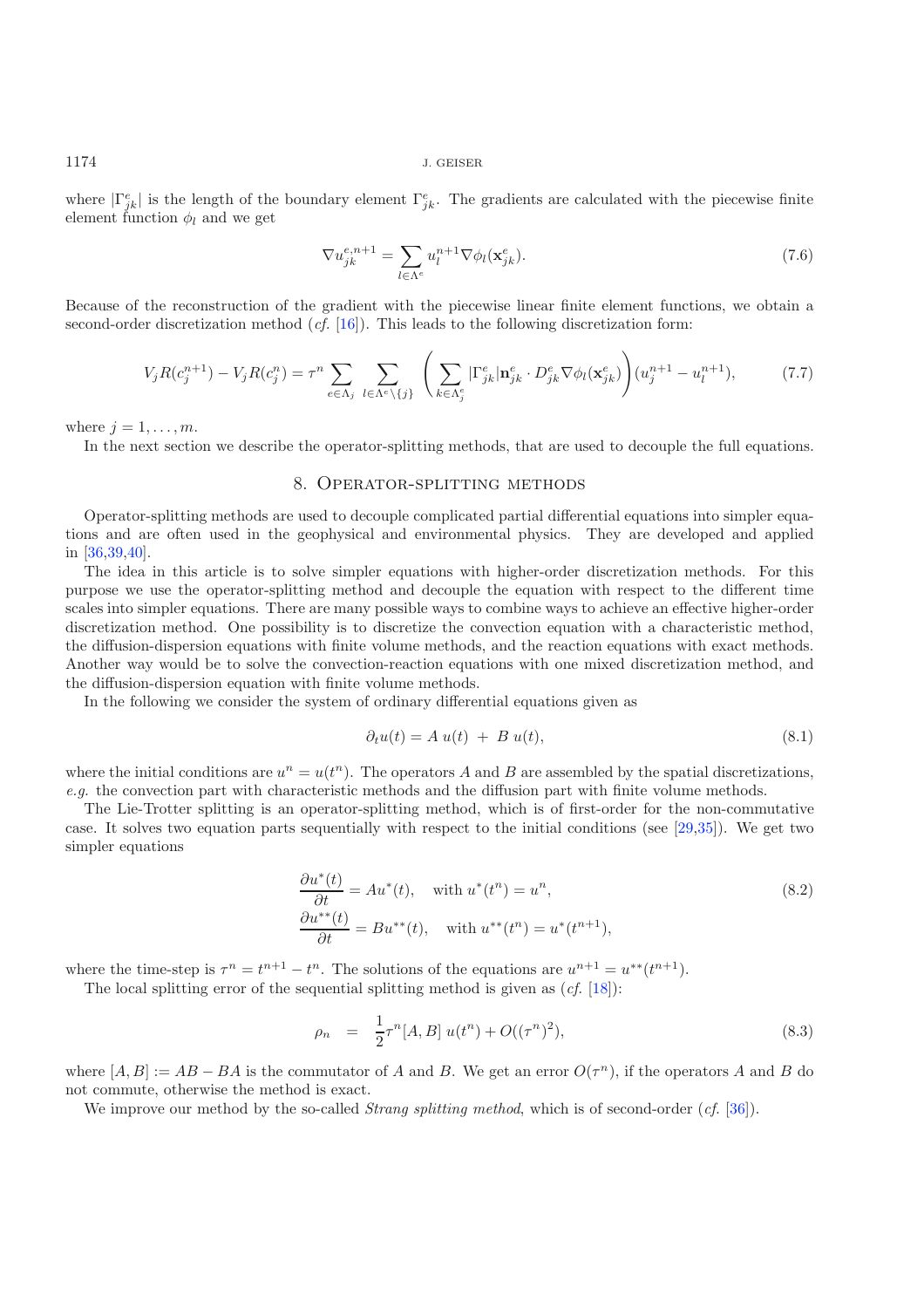The method is presented as

$$
\frac{\partial u^*(t)}{\partial t} = Au^*(t), \text{ with } t^n \le t \le t^{n+1/2}, u^*(t^n) = u^n,
$$
\n
$$
\frac{\partial u^{**}(t)}{\partial t} = Bu^{**}(t), \text{ with } t^n \le t \le t^{n+1}, u^{**}(t^n) = u^*(t^{n+1/2}),
$$
\n
$$
\frac{\partial u^{***}(t)}{\partial t} = Au^{***}(t), \text{ with } t^{n+1/2} \le t \le t^{n+1}, u^{***}(t^{n+1/2}) = u^{**}(t^{n+1}),
$$
\n(8.4)

where the results of the method are  $u^{n+1} = u^{***}(t^{n+1})$ .

The splitting error of this method is given as (*cf.* [\[24](#page-26-26)]),

$$
\rho_n = \frac{1}{24} (\tau^n)^2 ([B, [B, A]] - 2[A, [A, B]]) u(t^n) + O((\tau^n)^4), \tag{8.5}
$$

where we get the second-order for non-commuting operators.

For our methods it is sufficient to have second-order decomposition methods. Further higher-order splitting methods are described in the literature [\[11](#page-26-27)[,21](#page-26-28)[,25\]](#page-26-2).

In the next section we present the results of our numerical experiments.

## 9. Numerical experiments

#### <span id="page-18-0"></span>9.1. **Benchmark model: one-dimensional example**

In the first example, we illustrate the method used in Section [6.1](#page-13-0) on a simple 1D convection-reaction equation with four components, where the porosity is  $\phi$  and the retardation factors have the values  $R^{(1)} = 1$ ,  $R^{(2)} = 2$ ,  $R^{(3)} = 4$  $R^{(3)} = 4$  and  $R^{(4)} = 8$ . The numerical solution at the last computation time  $t = 6$  is presented in Figure 4 and it cannot be distinguished from the exact solution. Here, we can apply the characteristics method for the time-discretisation, which is exact, and the second-order finite volume methods for the spatial-discretization. The computations are realized with  $\tau^n \tau_{\text{CFL}}^n/2$ , *i.e.* with the Courant number 0.5, the domain  $\Omega$  is given as the interval  $(0, 8) \subset \mathbb{R}^+$ .

In Table [1,](#page-19-1) we compare the absolute error  $E_1$  for the standard operator-splitting approach (the second column) and the equivalently defined error  $E_2$  for the new algorithm (the fourth column). The results are presented for several uniformly refined grids and the numerical convergence rates are presented for the operator-splitting algorithm (the third column) and the new algorithm (the fifth column). As expected, for the operator-splitting method, the convergence rate is approximately one, *i.e.* the absolute error is halved for one grid refinement, and the convergence rate for the new algorithm is approximately two, *i.e.* the absolute error is four times smaller after one grid refinement.

In the next subsection we present complex scenarios in a waste disposal done in a salt dome.

#### 9.2. **Benchmark model: two-dimensional example**

In the second example, we illustrate a benchmark problem, that is also discussed as a Couplex benchmark problem in the literature, see [\[2](#page-25-3)[,5\]](#page-25-4).

Here we apply a version with analytical solutions which simulate a simple waste-disposal.

We simulate a realistic potential damage event in a repository with radioactive contaminates. Again the convection-reaction equation is considered as a dominant model problem for long-distance flow, the so-called fare-field model, see [\[2\]](#page-25-3).

The realistic parameters were used for a long-term analysis of the repository. Exchange and retardation processes were simulated.

The numerical results were compared with the analytical solutions and therefore the method was also examined for realistic parameters.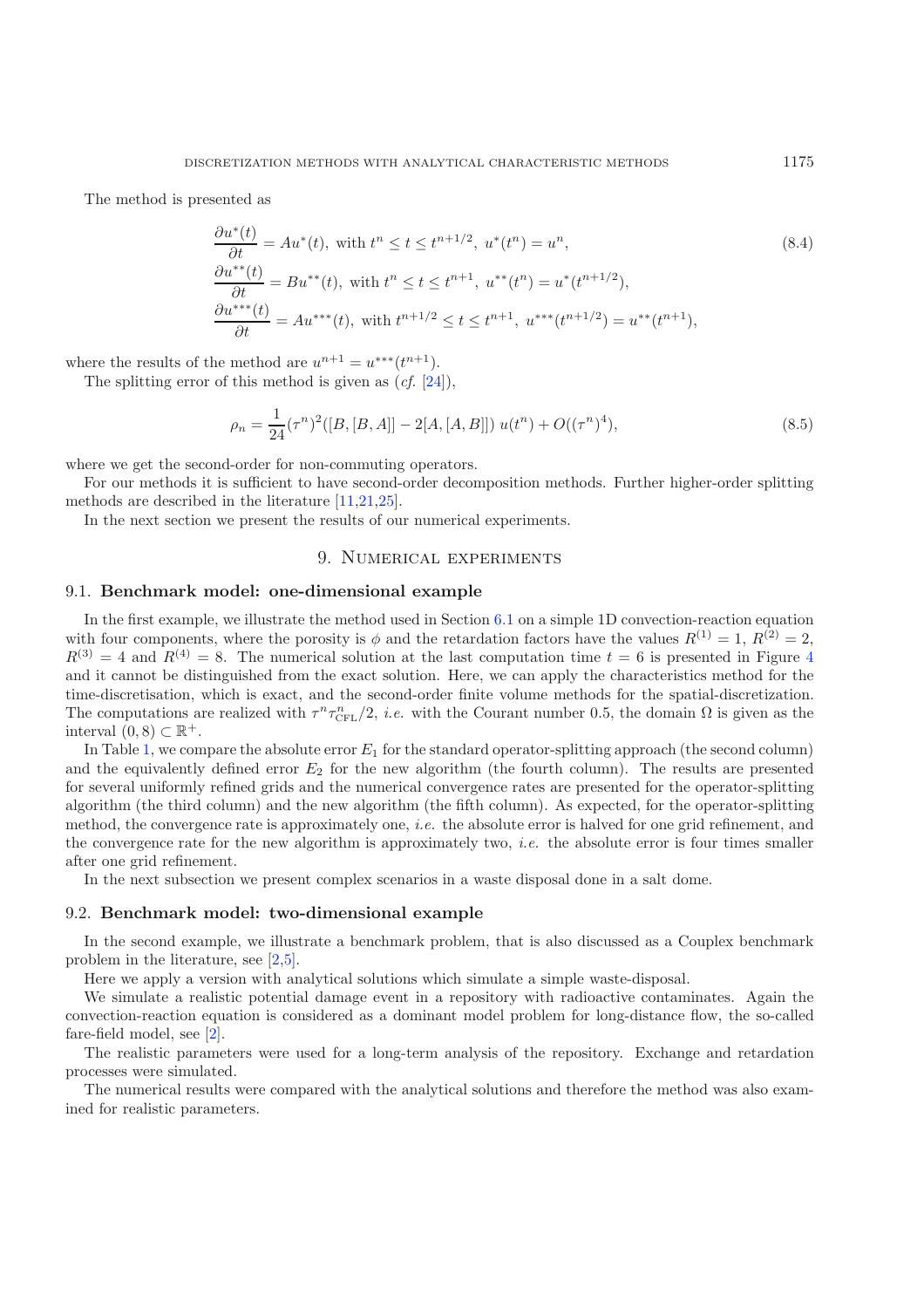<span id="page-19-0"></span>

<span id="page-19-1"></span>FIGURE 4. Four components of the numerical solution for  $t = 6$  with the retardation factors  $R^{(1)} = 1$  (top),  $R^{(2)} = 2$ ,  $R^{(3)} = 4$  and  $R^{(4)} = 8$  (bottom). The velocity is  $v \equiv 1$  and the domain is  $(0, 8) \subset R$ .

TABLE 1. The absolute error  $E_1$  (operator-splitting method) and  $E_2$  (the new algorithm) for the fourth component of the numerical solution. The third and fifth columns contain the corresponding convergence rates.

|      | $E_1\cdot 10^-$ | $\alpha_1$ | $E_2 \cdot 10^{-7}$ | $\alpha_2$ |
|------|-----------------|------------|---------------------|------------|
| 1/16 | 413.2           |            | 23.76               |            |
| 1/32 | 201.3           | 1.04       | 5.573               | 2.09       |
| 1/64 | 99.25           | 1.02       | 1.374               | 2.02       |
| /128 | 49.25           |            | 0.344               | .99        |

The calculations are a preliminary stage in complex model geometries, on which the methods are applied. Hence, the descent on multi-dimensional model geometries was prepared.

The decay chain in the following example is taken from the neptunium sequence. We used this decay chain, since the retardation and decay factors are vary considerably over multiple decimal powers.

The decay chain is denoted by:

$$
\mathrm{Am}\text{-}241\;\rightarrow\;\mathrm{Np}\text{-}237\;\rightarrow\;\mathrm{U}\text{-}233\;\rightarrow\;\mathrm{Th}\text{-}229.
$$

The retardation factors are:

$$
R_{\rm Am} = 200.2
$$
,  $R_{\rm Np} = 2.2$ ,  $R_{\rm U} = 1.6$ ,  $R_{\rm Th} = 2000.2$ .

The porosity is:

 $\phi = 0.5$ .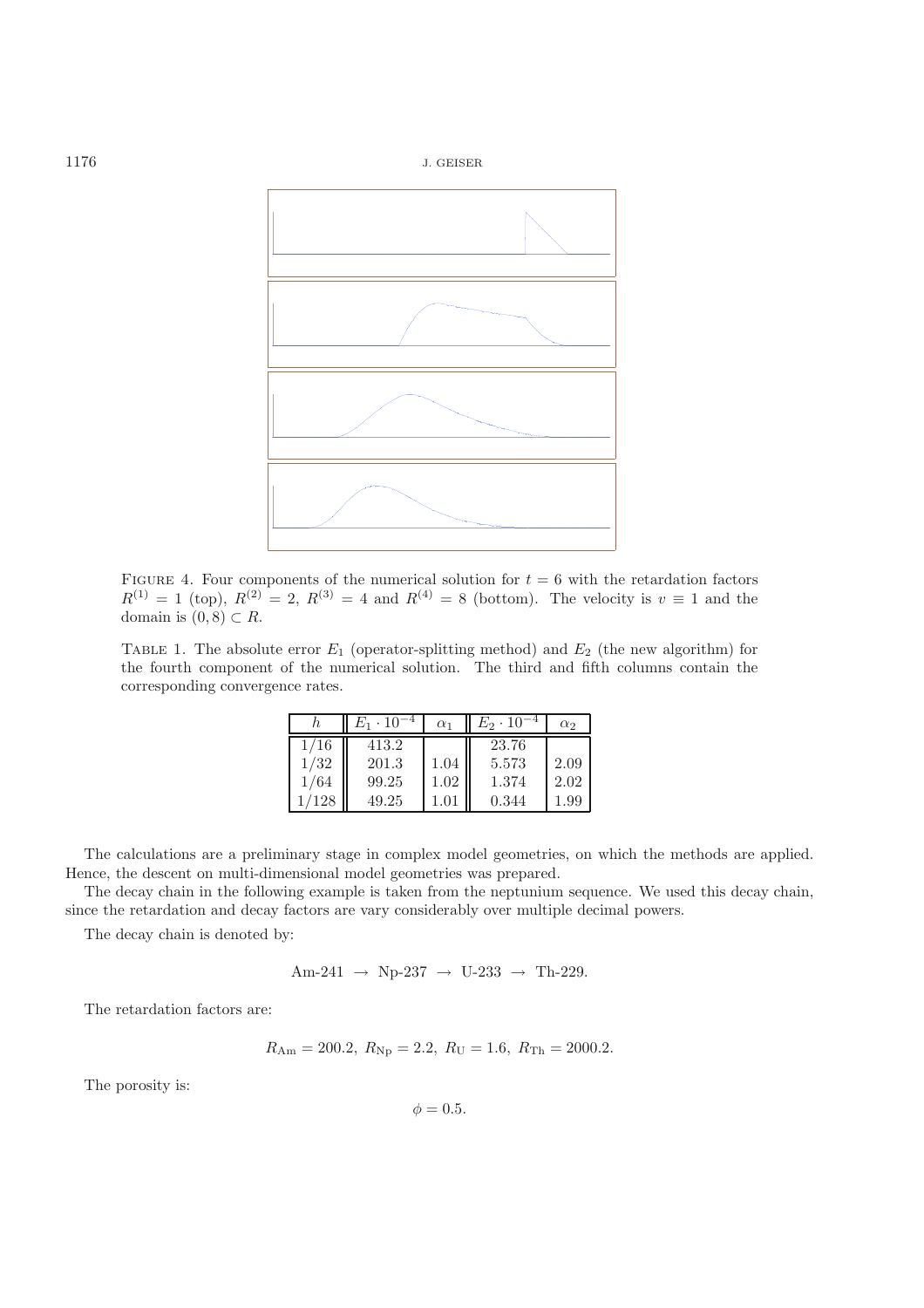<span id="page-20-1"></span><span id="page-20-0"></span>TABLE 2. Absolute  $L_1$ -error for the standard method with one-dimensional model problem and realistic parameters.

| $ 4  4.13 \times 10^{-1}  1.96 \times 10^{6}  2.71 \times 10^{3}  3.14 \times 10^{-4}$                          |  |  |
|-----------------------------------------------------------------------------------------------------------------|--|--|
| 5    $1.59 \times 10^{-1}$   $8.62 \times 10^5$   $1.31 \times 10^3$   $9.55 \times 10^{-5}$                    |  |  |
| $\mid 6 \mid \mid 5.66 \times 10^{-2} \mid 4.28 \times 10^{5} \mid 6.52 \times 10^{2} \mid 4.20 \times 10^{-5}$ |  |  |
| $\mid 7 \mid 2.10 \times 10^{-2} \mid 2.15 \times 10^{5} \mid 3.26 \times 10^{2} \mid 1.66 \times 10^{-5}$      |  |  |

TABLE 3. Orders of convergence for  $L_1$ -errors for the standard method with one-dimensional model problem and realistic parameters.

| 4 |      |      |           |               |
|---|------|------|-----------|---------------|
| 5 | 1.58 | 1.18 | 1.04      | 1.7           |
| 6 | .44  | 1.01 | 1.006     | 1.18          |
|   | 1.43 | 0.99 | $\bigcap$ | $\mathcal{P}$ |

The half-life periods are:

$$
T_{1/2,\text{Am}} = 1.3639 \times 10^{10} \text{ [s]}, T_{1/2,\text{Np}} = 6.7659 \times 10^{13} \text{ [s]},
$$

$$
T_{1/2,\text{U}} = 15.0239 \times 10^{12} \text{ [s]}, T_{1/2,\text{Th}} = 2.4867 \times 10^{11} \text{ [s]}.
$$

 $T_{1/2,\text{U}} = 15.0239 \times 10^{12}$  [s],  $T_{1/2,\text{Th}} = 2.4867 \times 10^{11}$  [s].<br>For the simulation we consider a time period of 6340 years. The time-step width is calculated with a time-step control and the limitation by the Courant number 0.5, see equation [\(4.12\)](#page-6-6).

The model area is 8000 times 1000 m.

The initial conditions are given with a triangular impulse with length 500 m. The impulse trends over the total width of the area. Therefore the test case degenerates to a one-dimensional example. The initial concentrations are given with 1.0.

The boundary conditions are trivial inflow and outflow boundary conditions, where  $\mathbf{n} \cdot \mathbf{v}$  c = 0 holds.

No inflow sources occur, *i.e.*  $\tilde{Q}_i = 0.0$  for  $i = 1, \ldots, 4$ .

The velocity is one-dimensional along the x-direction and constant in the area with **v** =  $(2 \times 10^{-8}, 0)^T$  [m·s<sup>-1</sup>]. For the evaluation of the numerical calculations with error norms and orders of convergence, many calculations were realized with varying grid levels.

The calculations of the standard and modified method are compared.

#### **Standard method**

In the subsequent evaluations we calculate the numerical solutions with the established standard method. The errors are calculated with the  $L_1$ -norm. The absolute error between numerical and analytical solution is quoted.

The large-scale differences of the parameters, which reach over some decimal powers, spread to the absolute errors of the components. The results of the absolute errors are listed in Table [2.](#page-20-0)

The experimental order of convergence can be calculated with the values of absolute errors from Table [2.](#page-20-0) The orders of convergence are given in Table [3.](#page-20-1)

Based on the smooth initial impulse for the first component, the order of convergence is of higher-order. The further components have the order of convergence 1 based on the usage of the standard method. The standard method yields worse results for higher components.

An improvement in the results can be obtained with the modified method and is considered subsequently.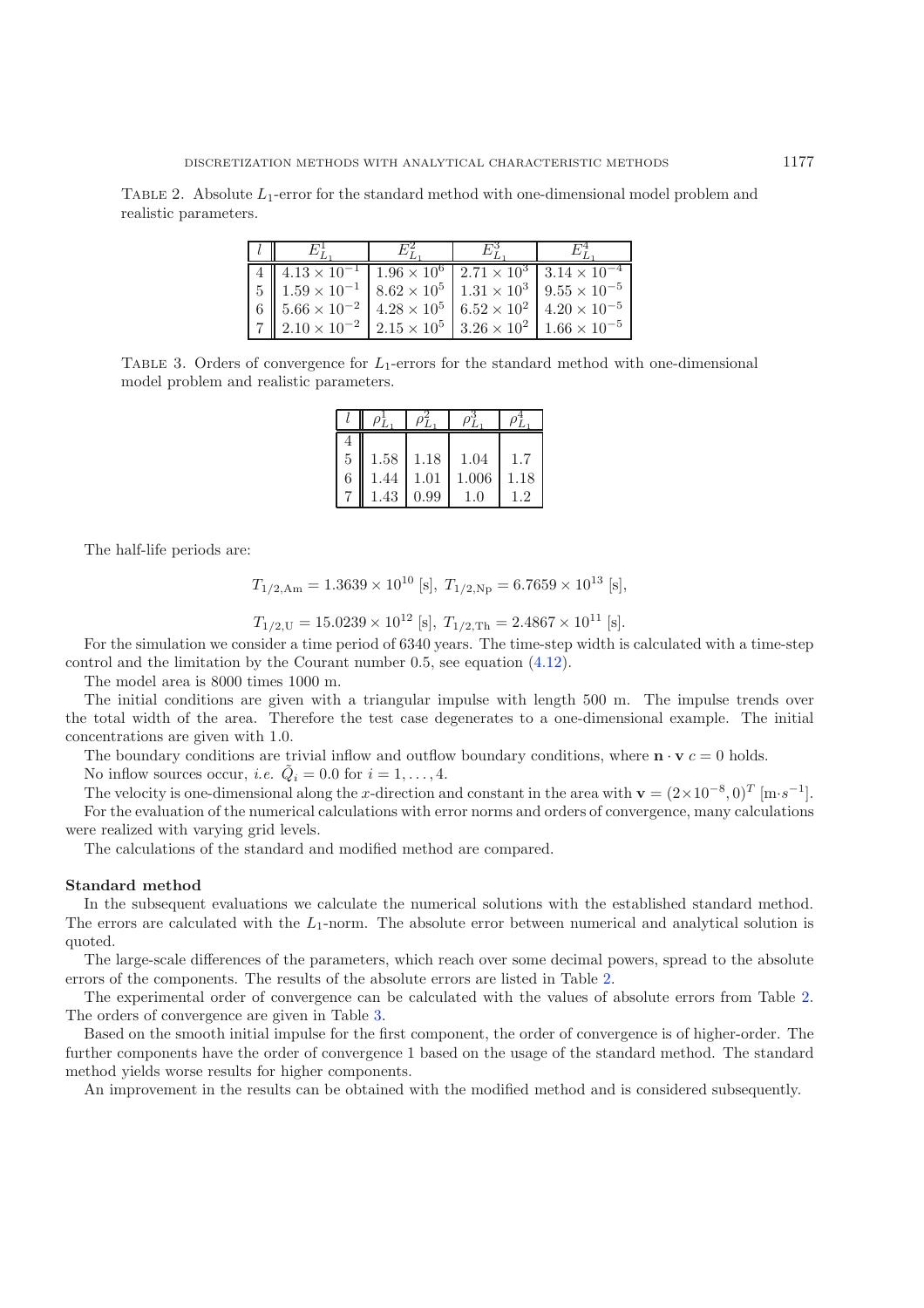TABLE 4. Absolute  $L_1$ -error for the modified method with one-dimensional model problem and realistic parameters.

| 4    $4.13 \times 10^{-1}$   $1.19 \times 10^{6}$   $3.188 \times 10^{2}$        |                      | $4.355 \times 10^{-4}$ |
|----------------------------------------------------------------------------------|----------------------|------------------------|
| $\frac{1}{2}$ 5   1.54 $\times$ 10 <sup>-1</sup>   2.46 $\times$ 10 <sup>5</sup> | $5.33 \times 10^{1}$ | $5.66 \times 10^{-5}$  |
| 6 $\parallel$ 5.66 $\times$ 10 <sup>-2</sup>   8.92 $\times$ 10 <sup>4</sup>     | $1.13 \times 10^{1}$ | $1.02 \times 10^{-5}$  |
| $2.10 \times 10^{-2}$ $2.35 \times 10^{4}$                                       | $2.89 \times 10^{0}$ | $2.89 \times 10^{-6}$  |

TABLE 5. Orders of convergence of  $L_1$ -error for the modified method with one-dimensional model problem and realistic parameters.

<span id="page-21-2"></span>

FIGURE 5. Initialization of first component at time  $t = 0$  [a].

#### **Modified method**

The numerical calculations with the modified method are compared with the analytical solutions and evaluated using the  $L_1$ -error. Table [4](#page-21-0) shows the errors of the calculations with the modified method.

The experimental orders of convergence are listed in Table [5](#page-21-1) for the modified method.

The modified method confirms the results for higher-orders of convergence based on the improved method. The method can confirm the theoretical results for the higher-order of the discretization for particularly scaledependent model problems, as they occur in realistic models.

The results are visualized graphically. The initial conditions are shown in Figure [5](#page-21-2) for the first component.

The further illustrations show the concentrations at end time 6340 [a].

The progress of the impulses is visualized in Figure [6.](#page-22-0) The first component has the strongest retardation and is least transported. The second and third components have the smallest retardation and are transported furthermost. Based on the coupling to the first component an expansion of the impulses up to the first component emerges. The fourth component again is very strongly retarded and is sparsely transported. Based on the coupling and because of the decay with the predecessor, the impulse is expanded over the whole length up to the preceding concentration.

<span id="page-21-1"></span><span id="page-21-0"></span>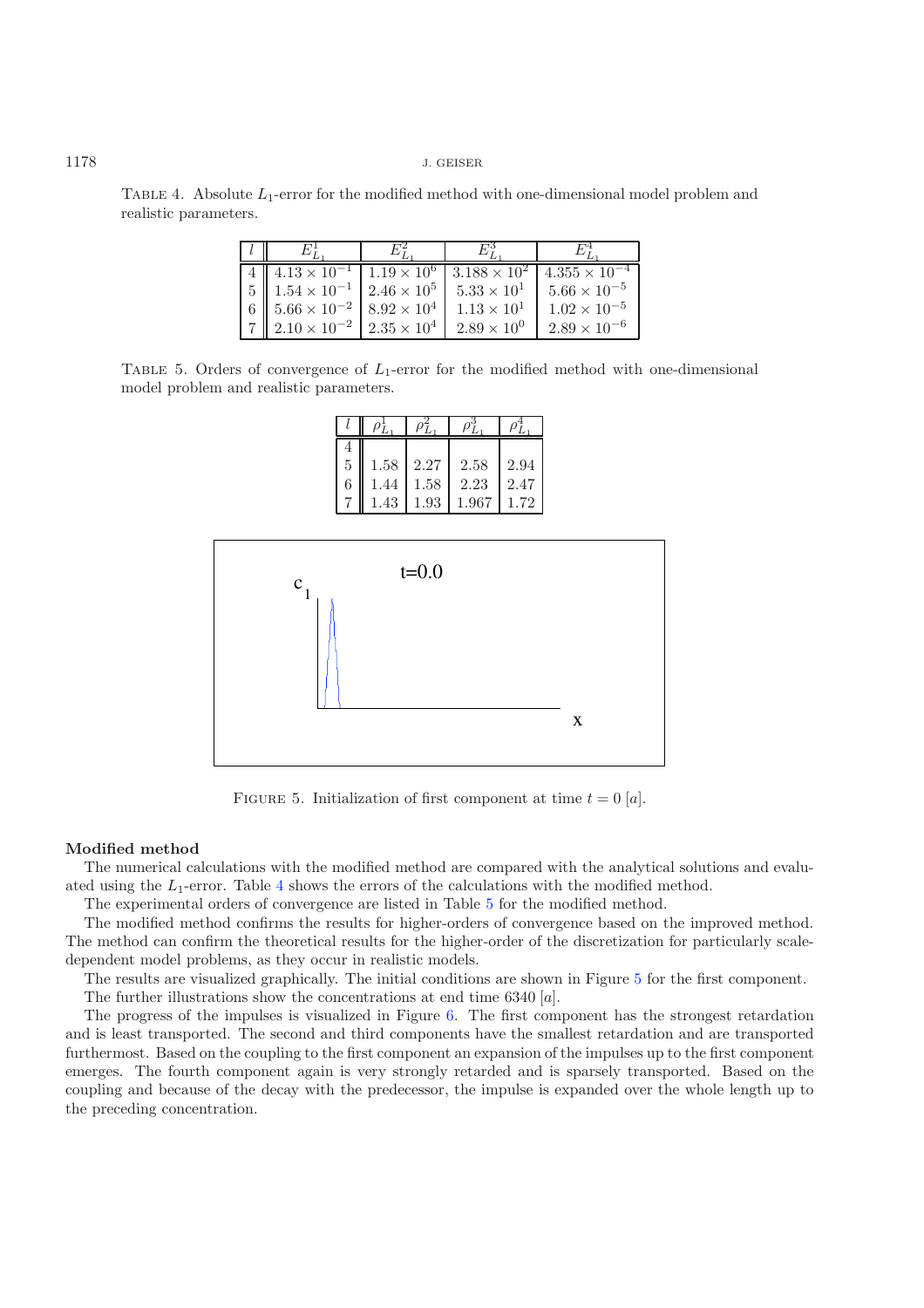

<span id="page-22-0"></span>FIGURE 6. Expansion of contaminant after 6340 years.

A further visualization is given in Figure [7.](#page-23-0) It shows the expansion of the contaminant in a color plot. The red area expresses the maximal concentration of components, the blue area illustrates the minimal concentration of components.

## 9.3. **Real-life problem: two-dimensional model of a waste disposal**

We calculate some scenarios of waste cases, which helps us to get new conclusions about the waste disposals in salt domes.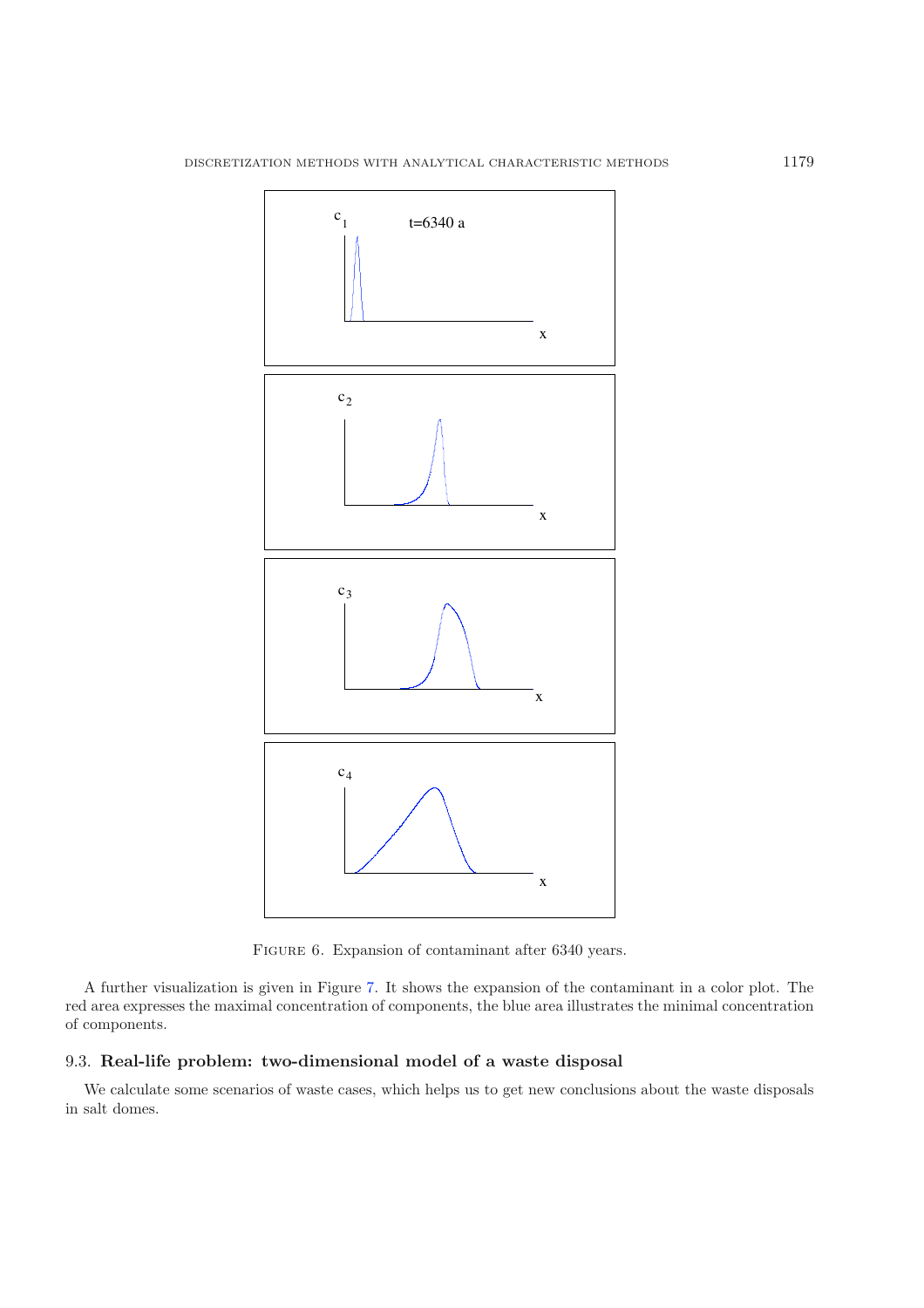

<span id="page-23-0"></span>FIGURE 7. Expansion of contaminant after 6340 years with color plot.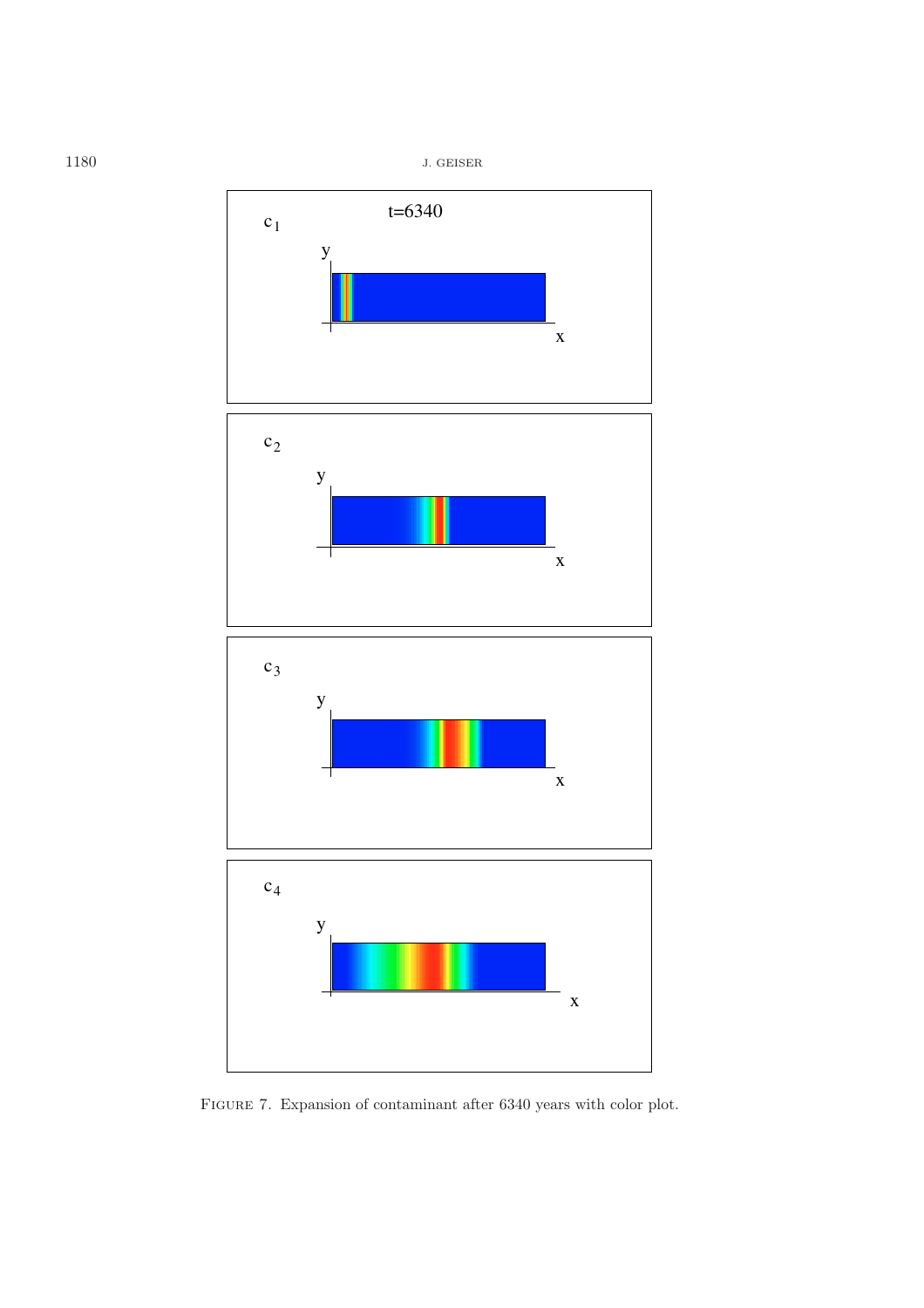<span id="page-24-0"></span>

FIGURE 8. Flow field for a two-dimensional calculation.

We have a model based on an overlying rock over a salt dome. We suppose a waste case such that a permanent source of radioactive contaminant groundwater flows from the bottom of the overlying rock, where the waste disposal is situated. We suppose that the contaminants are flown with the groundwater, which is flown through the overlying rock. From our model we calculate the transport and the reaction of this contaminant coupled with decay chains. The simulation time is 10 000 [a] and we calculate the concentration that has flown up to the top of the overlying rock. With these dates we can conclude whether the waste disposal is safe enough. The two-dimensional test case is presented with the dates of our project partner GRS in Braunschweig (Germany), *cf.* [\[12](#page-26-29)[,13\]](#page-26-30).

We have a model domain with dimensions of 6000 [m]  $\times$  150 [m] with four different layers with different permeabilities, see [\[12](#page-26-29)]. The domain is spooled with groundwater from the right boundary to the left boundary. The groundwater is flowing faster through the permeable layer than through the impermeable layers. Therefore the groundwater flows from the right boundary to the half middle of the domain. It is flowing through the permeable layer down to the bottom of the domain and is spooled up in the left domain to the top. The groundwater flows in the left top part to the outflow at the left boundary. The flow field with the velocity is calculated with the program package **d3f** and presented in Figure [8.](#page-24-0) In the middle of the bottom of the domain, the contaminants are flown in as a permanent source. With the stationary velocity field, the contaminants are computed with the software package  $R^{3}T$ . The flow field transports the radioactive contaminants up to the top of the domain. The decay chain is presented with 26 components as follows

> $Pu-244 \rightarrow Pu-240 \rightarrow U-236 \rightarrow Th-232 \rightarrow Ra-228$  $Cm-244 \rightarrow Pu-240$ U-232  $Pu-241 \rightarrow Am-241 \rightarrow Np-237 \rightarrow U-233 \rightarrow Th-229$  $\mathrm{Cm}\text{-}246 \rightarrow \mathrm{Pu}\text{-}242 \rightarrow \mathrm{U}\text{-}238 \rightarrow \mathrm{U}\text{-}234 \rightarrow \mathrm{Th}\text{-}230 \rightarrow$  $Ra-226 \rightarrow Pb-210$  $Am-242 \rightarrow Pu-238 \rightarrow U-234$  $Am-243 \rightarrow Pu-239 \rightarrow U-235 \rightarrow Pa-231 \rightarrow Ac-227.$

We present the important concentration in this decay chain. In Figure [9](#page-25-9) the contaminant uranium isotope U-236 is presented after 100 [a]. This isotope is less retarded and has a very long half-life period. Therefore the contaminant is flown furthermost and decays less. This effect is presented in Figure [9.](#page-25-9) The diffusion process has spread out the contaminant in the whole left part of the domain. The impermeable layer is also contaminated. After the time period of 10 000 [a], the contaminant is flown up to the top of the domain.

The calculations are done on uniform grids. The convergence of these grids is confirmed with adaptive grid calculations. The calculations confirm the results of finer and smaller time-steps (*cf.* Tab. [6\)](#page-25-10). The early calculations are done by explicit methods until the character of the equation is more diffusive. Then we move to the implicit methods and can use larger time-steps. With this procedure we can fulfill the forced maximum calculation time of one day.

Our paper concludes with the next section.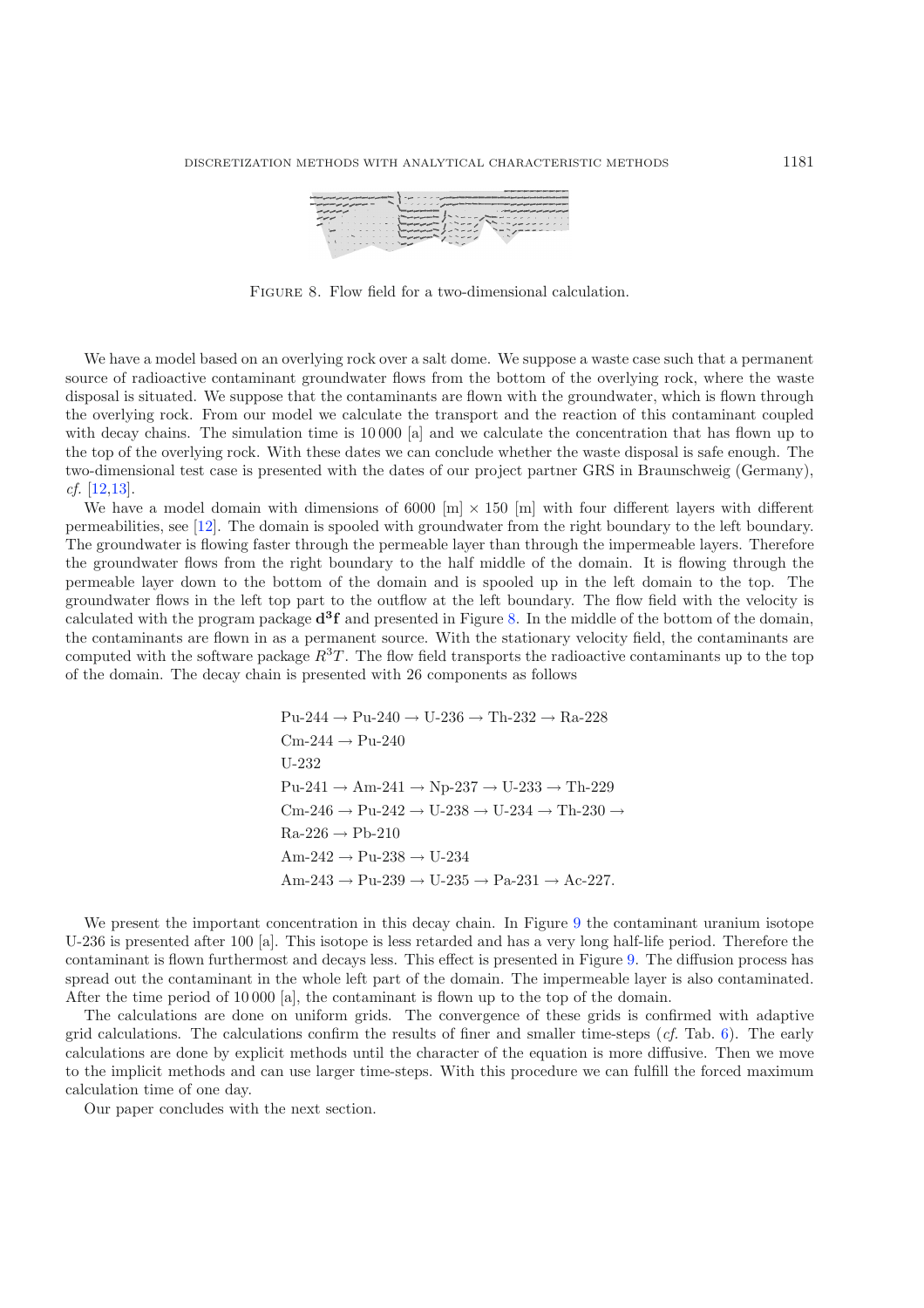<span id="page-25-10"></span><span id="page-25-9"></span>

FIGURE 9. Concentration of U-236 at the time point  $t = 100$  [a] and  $t = 10000$  [a].

|    | Processors Refinement   Number of   Number of |          |            | Time for      | Total |
|----|-----------------------------------------------|----------|------------|---------------|-------|
|    |                                               | elements | time-steps | one time-step | time  |
|    |                                               |          |            |               |       |
| 30 | uniform                                       | 75 000   | 3800       | 5 S           | 5.5h  |

TABLE 6. Computing the two-dimensional case.

## 10. Conclusion and discussion

<span id="page-25-5"></span>We present discretization methods to solve a complex system of advection-diffusion-reaction equations. Using the finite volume methods we present improved discretization methods for convection, diffusion-dispersion and convection-reaction equations. With a new embedding method for the analytical solutions we improve the discretization methods for the convection-reaction equations and we can skip the error in the temporal discretization. Second-order operator-splitting methods allow us to decouple the full equation system into simpler equations and to discretize each of them with higher-order finite volume methods. We verify the theoretical results with benchmark applications. Realistic test examples and complex waste scenarios are presented. We can confirm, that a complex model could be simulated with the help of different splitting and discretization methods.

In the future we will focus on the development of improved discretization methods and the idea of embedding local analytical solutions with decoupling into simpler physical processes.

#### **REFERENCES**

- <span id="page-25-1"></span>[1] T. Barth and M. Ohlberger, Finite volume methods: foundation and analysis, in Encyclopedia of Computational Mechanics, E. Stein, R. de Borst and T.J.R. Hughes Eds., John Wiley & Sons, Ltd (2004).
- <span id="page-25-3"></span>[2] P. Bastian and S. Lang, Couplex benchmark computations with UG. Computat. Geosci. **8** (2004) 125–147.
- <span id="page-25-6"></span>[3] J. Bear, Dynamics of fluids in porous media. American Elsevier, New York, USA (1972).
- <span id="page-25-7"></span>[4] J. Bear and Y. Bachmat, Introduction to Modeling of Transport Phenomena in Porous Media. Kluwer Academic Publishers, Dordrecht, Boston, London (1991).
- <span id="page-25-4"></span>[5] A. Bourgeat, M. Kern, S. Schumacher and J. Talandier, The COUPLEX test cases: Nuclear waste disposal simulation: Simulation of transport around a nuclear waste disposal site. Computat. Geosci. **8** (2004) 83–98.
- <span id="page-25-2"></span>[6] M.A. Celia, T.F. Russell, I. Herrera and R.E. Ewing, An Eulerian-Lagrangian localized adjoint method for the advectiondiffusion equation. Adv. Wat. Res. **13** (1990) 187–206.
- [7] G.R. Eykolt, Analytical solution for networks of irreversible first-order reactions. Wat. Res. **33** (1999) 814–826.
- <span id="page-25-8"></span><span id="page-25-0"></span>[8] R. Eymard, T. Gallouët and R. Herbin, Finite volume methods, in Handbook of Numerical Analysis 7, Amsterdam, North Holland (2000) 713–1020.
- [9] R. Eymard, T. Gallouët and R. Herbin, Finite volume approximation of elliptic problems and convergence of an approximate gradient, in Handbook of Numerical Analysis **37**, Appl. Numer. Math. (2001) 31–53.